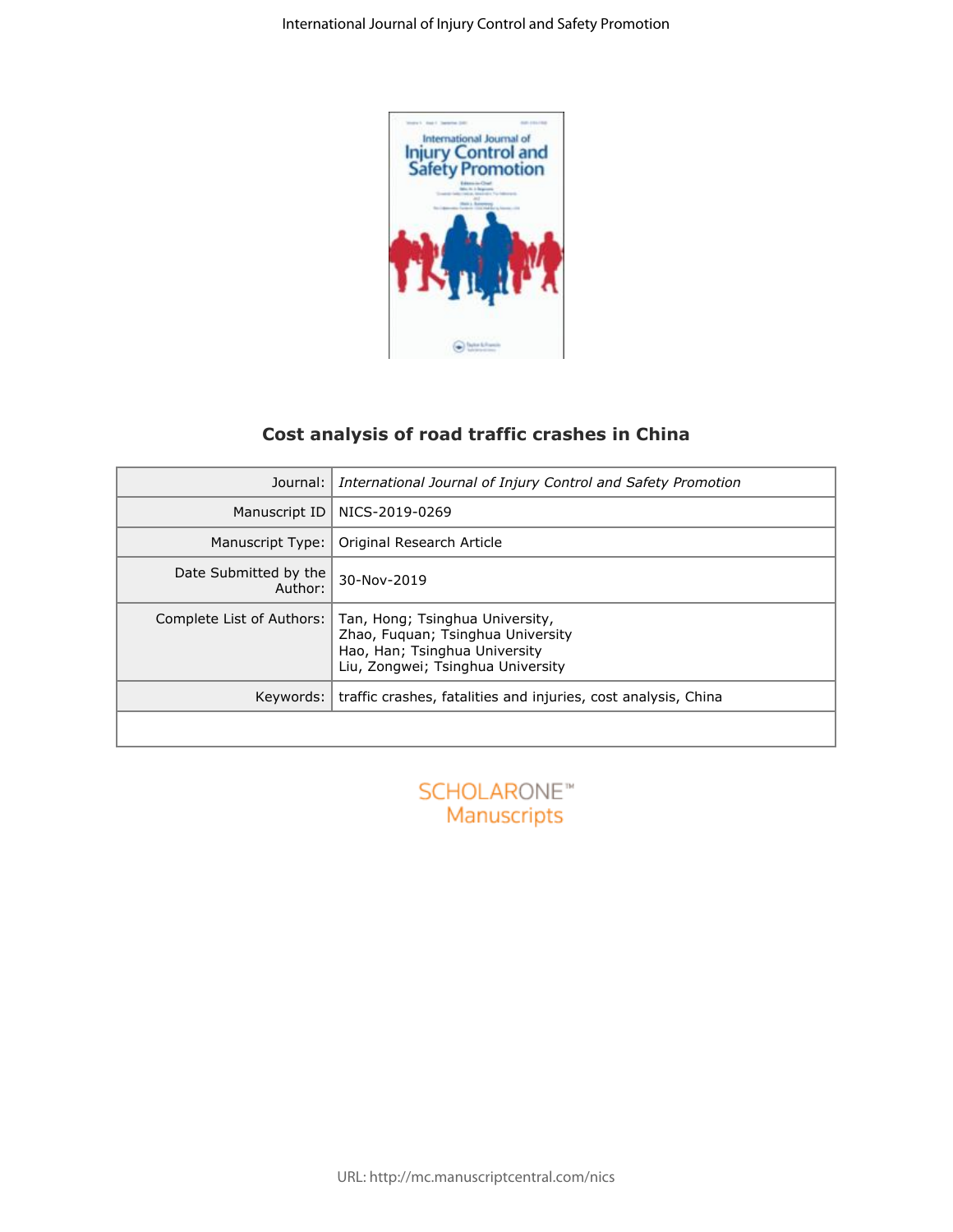Page 1 of 30

 $\mathbf{1}$  $\overline{2}$  $\overline{3}$  $\overline{4}$  $\overline{7}$ 

# **Cost analysis of road traffic crashes in China**

outer of the streament of the may be a transfer of the streament of the strated behis 72%. The second is the travel delay cost, accounting fo cost, property damage cost and medical cost are followed. The unit cost of the m Fatalities and injuries resulting from road traffic crashes is always a serious problem. The overall economic losses caused by road traffic crashes are beyond imagination. Including the economic cost of property damage, productivity loss, medical cost, travel delay time cost, legal cost and insurance cost, the total economic cost of traffic crashes in China in 2017 is calculated as 490.1 billion yuan (72.6 billion USD 2017), which is equivalent to 0.60% of the GDP. The cost of productivity loss accounts for the highest proportion of total economic cost, which is 72%. The second is the travel delay cost, accounting for 12%. insurance cost, property damage cost and medical cost are followed. The more serious the injury, the higher the unit economic cost. The unit cost of a crash that caused only property damage is 11,274 yuan. The unit cost of a minor injured crash is 20,223 yuan. The highest unit economic cost is the unit cost of a fatal crash, which is 3,181,394 yuan. This study would provide key insights into the cost-benefit analysis China-related road safety policy.

Keywords: traffic crashes; cost analysis; fatalities and injuries

#### **Introduction**

Deaths and injuries resulting from road traffic crashes is always a serious problem. The number of road traffic deaths continues to climb, reaching 1.35 million in 2016 (WHO, 2018). In 2010, there were 32,999 people killed, 3.9 million were injured, and 24 million vehicles were damaged in motor vehicle crashes in the United States (NHTSA, 2015). There was a total of 160,597 casualties of all severities in road traffic crashes in Great Britain that were reported by the police in 2018 (Department of Transport, 2019). And a total of 8.419 million traffic crashes were reported in China in 2017. There were 203,049 accidents involving fatalities and severe injuries, resulting in 63,729 fatalities and 209,654 severe injuries. There were 8.216 million road traffic accidents that caused only car damage or minor injuries, resulting in a slight injury to 1.465 million people (The Ministry of Public Security, 2018).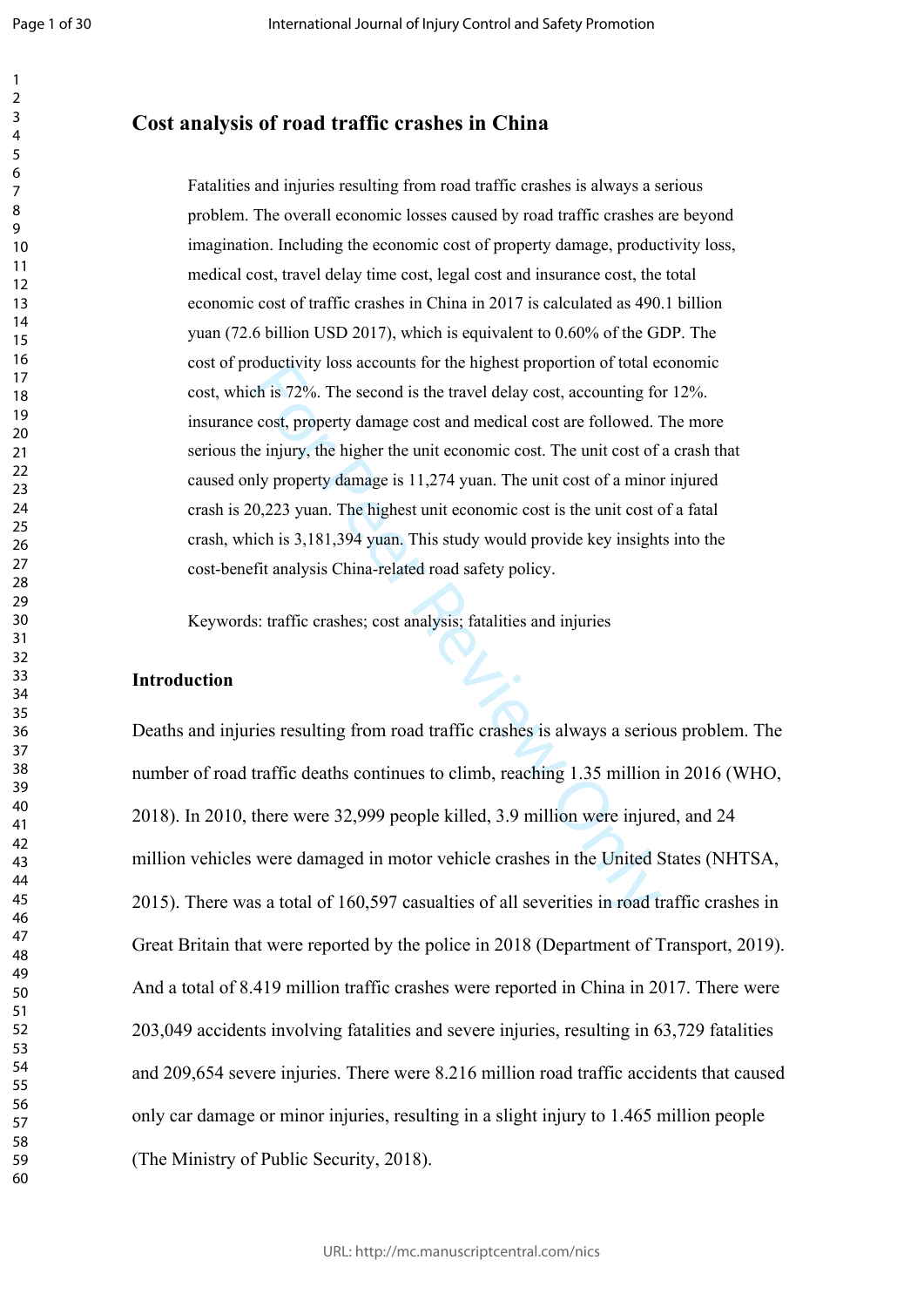ge in high income countries and 2.2% of GDP in low as (Wijnen, Stipdonk, 2016). The economic costs of roadion in 2010. The \$242 billion cost of vehicle crashes represent and U.S in 2010 (NHTSA, 2015). The evaluation of cou The overall economic losses caused by road traffic crashes are beyond imagination. Elvik compiled estimates of the total costs of road traffic crashes for 12 countries including UK, Sweden and Germany. These results indicated that road crashes costs amount for 1% to 2% of the gross national product (Elvik, 2010). Wijinen analyzed the national cost of road crashes of 10 high income countries and 7 low and middle income countries indicating that costs are 2.7% of Gross Domestic Product (GDP) on average in high income countries and 2.2% of GDP in low and middle income countries (Wijnen, Stipdonk, 2016). The economic costs of road crashes in USA totaled \$242 billion in 2010. The \$242 billion cost of vehicle crashes represents 1.6% of the \$14.96 trillion real U.S in 2010 (NHTSA, 2015). The evaluation of road crashed cost for India accounts for 0.65% of the GDP in 1999 (Mohan, 2002). The annual cost of road traffic crashes injury in Australia was approximately 17 billion US dollar in 2003, which is approximately 2.3% of the GDP (Connelly, Supangan, 2006) . The total economic cost of road traffic crashes represents a remediable drain on the limited resources of the country.

In 2017, there are 230 million vehicles and 330 million drivers obtained licenses in China (NBSC, 2019). China represents a huge and underserved market for injury control policy and programming. It is self-evident that successful injury control in China will have a significant effect on global totals (Sutter, 2003). However, there is a lack of the research on economic costs of traffic crashes injury in China.

With the aim for filling such a gap, the comprehensive economic cost of road traffic crashes in China in 2017 was evaluated. Considering China's medical, legal, transportation and economy, various types of economic losses related to traffic crashes are calculated.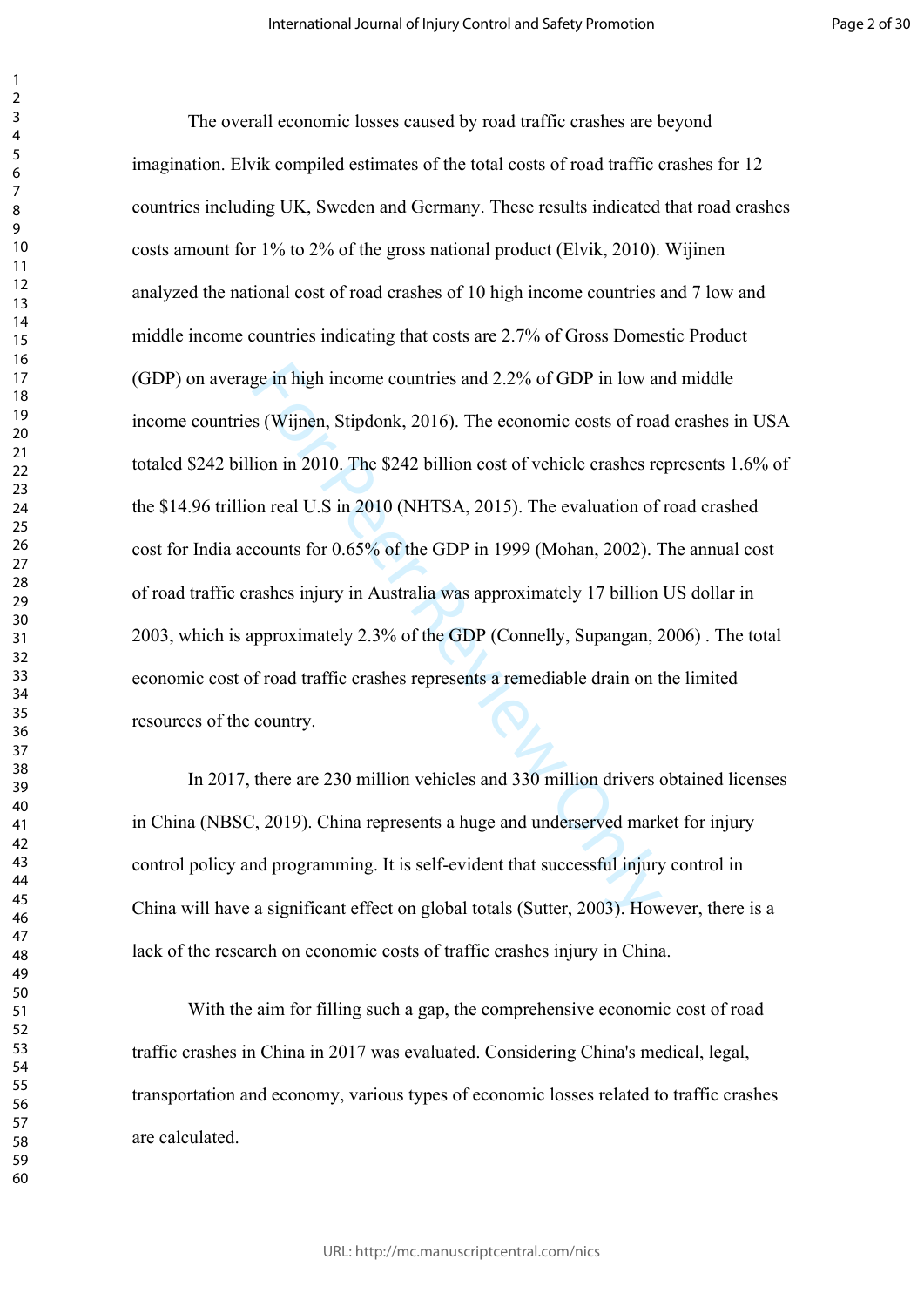$\mathbf{1}$  $\overline{2}$  $\overline{3}$  $\overline{4}$ 

This paper is organized as follows. The next section describes the method in the study. Following that, all required data and processing details are given. Te subsequent section shows the result and cost components. Te final section provides the discussion and conclusive remarks.

#### **Method**

Froce are interior in this paper. The install consists of the and economic costs, as shown in Fig.1. First, the basis<br>re classified into fatal crashes, severe injured crashes, a<br>e simple crashes include minor crashes and o This section describes the method in this paper. The model consists of two parts: crashes incidence and economic costs, as shown in Fig.1. First, the basic crashes incidence data are classified into fatal crashes, severe injured crashes, and simple crashes. And the simple crashes include minor crashes and only property damage crashes. Economic costs are classified into object related cost, human-related cost and other costs. In terms of object related costs, property damage is considered, which representing the value of the damaged vehicle, carry-on property, on-board cargo, infrastructure or other damaged objects. In terms of human-related costs, productivity loss, medical costs and travel delay costs are considered. The productivity loss represents the lost life value of the casualties. Medical costs represent registration fees, medical expenses, treatment fees, surgery fees, inspection fees, hospitalization fees, etc. Travel delay costs represent the value of travel delay time in traffic congestion caused by traffic crashes. In terms of other costs, legal costs and insurance costs are considered. Legal costs represent the lawyer fees and court costs associated with civil and criminal litigation resulting from traffic crashes. Insurance costs represent the operating expenses of insurance companies such as employee wages and administrative office expenses.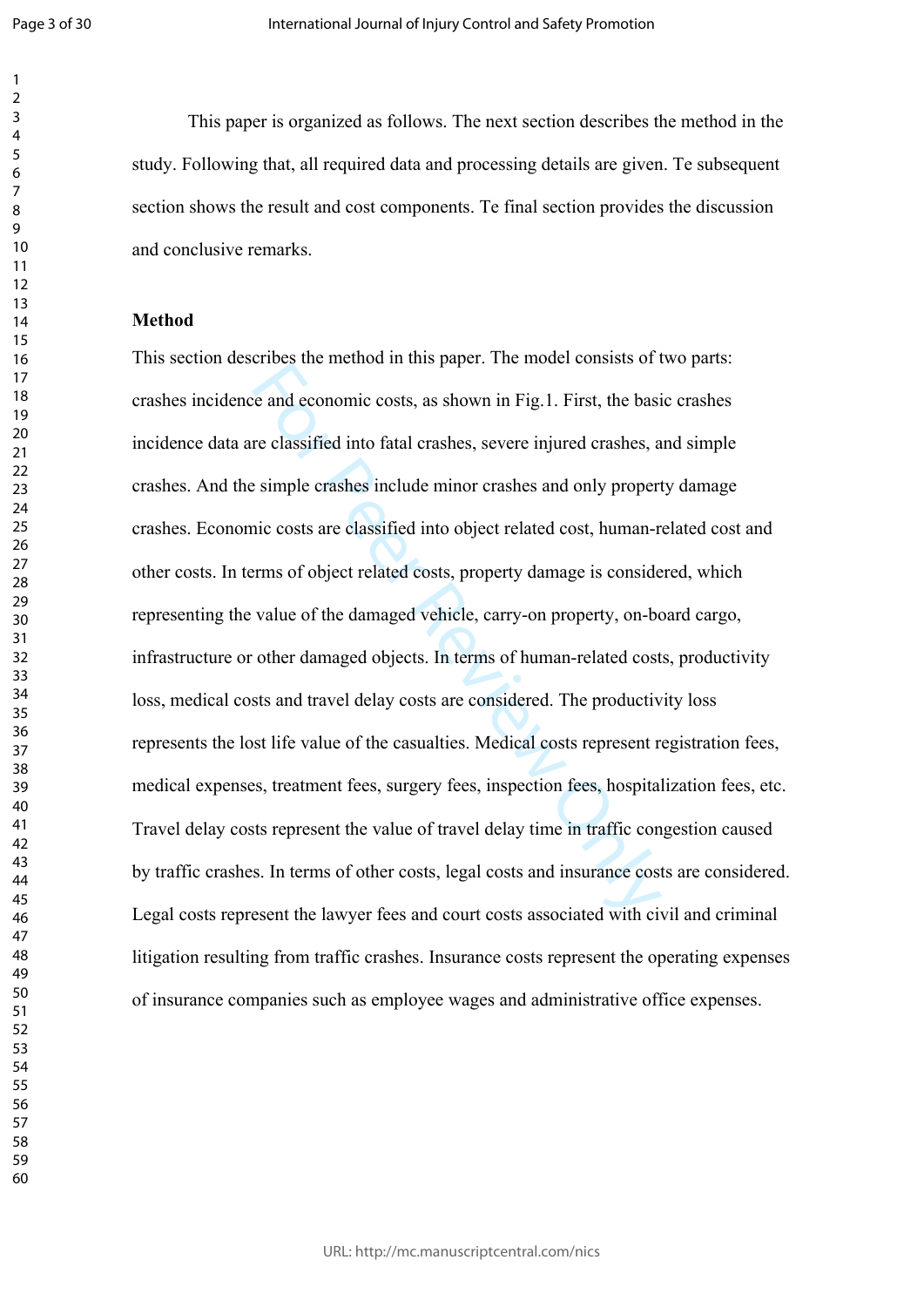

Figure 1. Evaluation model of economic cost of road traffic crashes in China

The total economic cost of road traffic accidents in China in 2017 can be obtained by Eq.(1). The corresponding calculation sub-method for the cost of each type was described in the next section.

$$
EC = PD + PL + MC + TDC + LC + IC \tag{1}
$$

For the content of the content of the content of the content of the content of the conomic cost of road traffic crashes in the next section.<br>
The corresponding calculation sub-method for the conomic cost of road traffic a Where EC means total economic cost of traffic crashes in China; PD means the cost of property damage; PL means the cost of productivity loss; MC means medical costs; TDC means travel delay time cost; LC means legal costs; IC means insurance costs.

## **Data**

This section describes the data used in this study. In section 3.1, a brief description of crashes incidence is given. Following that, the data used in calculating economic cost of property damage, productivity loss, medical cost, travel delay time, legal cost and insurance cost are discussed.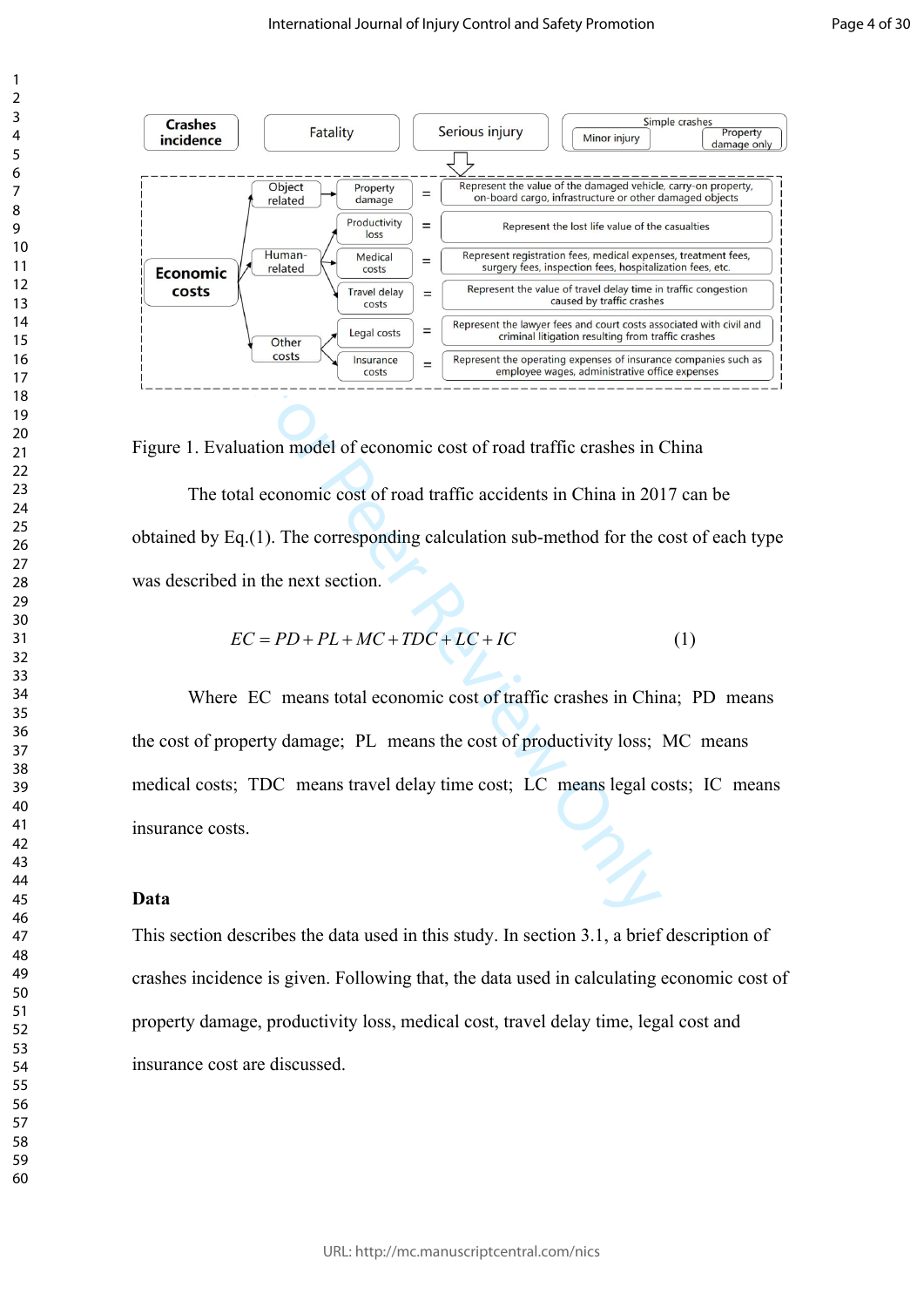#### *Crashes incidence*

The data reported by the police is the main source of crashes data in global road safety studies. They are comprehensive, accurate and reliable, and comparable (Loo, Tsui, 2007). In this study, road traffic crashes data reported by the police is publicly obtained from the 'Annual Report on Road Traffic Accidents of the People's Republic of China (2017)', which is published by the Ministry of Public Security of China (The Ministry of Public Security, 2018).

ty, 2018).<br>
to be combined with the method in this paper, the data<br>
the number of casualties and crashes. The casualties we<br>
evere injuries and fatality depending on the severity of<br>
r injuries, severe injuries and fatali In order to be combined with the method in this paper, the data is presented in two dimensions: the number of casualties and crashes. The casualties were classified as minor injuries, severe injuries and fatality depending on the severity of the injury. The number of minor injuries, severe injuries and fatalities were 1465527, 209654, 63772, respectively, which was caused by road traffic crashes in 2017 in China. And the distribution of agricultural and non-agricultural population among the number of severe injuries and fatalities was sorted out, as shown in Tab.1 (The Ministry of Public Security, 2018). The proportion of the agricultural population in the number of minor injuries is assumed to be the average of the proportion of fatalities and severe injuries.

Table 1. The distribution of injured people with different injury severity

| Casualty      | Type            | Number of People | Proportion |
|---------------|-----------------|------------------|------------|
| Minor injury  | Agriculture     | 1264603          | 86.3%      |
|               | Non-agriculture | 200924           | 13.7%      |
| Severe injury | Agriculture     | 184011           | 87.7%      |
|               | Non-agriculture | 25643            | 12.23%     |
| Fatality      | Agriculture     | 54085            | 84.81%     |
|               | Non-agriculture | 9687             | 15.19%     |

In terms of the number of crashes, a total of 8.419 million crashes occurred in China in 2017, of which 203,049 were severe injuries and fatalities. One death per fatal crashes was assumed. The incidents of 203,049 were classified as 139,277 severe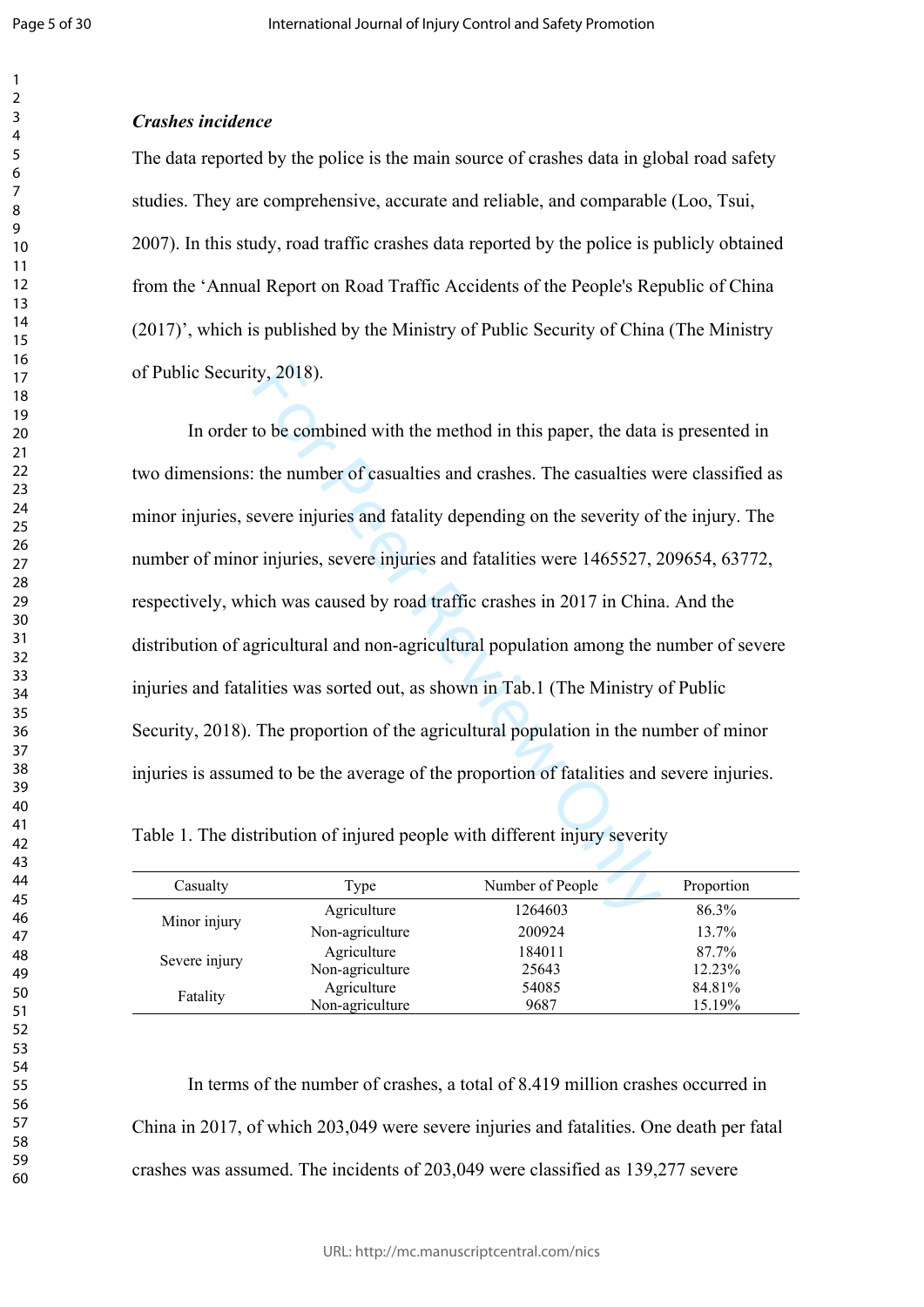crashes and 63,772 fatal crashes. And the proportion of severe crashes and fatal crashes occurring in urban roads and highways was sorted out, as shown in Tab.2 (The Ministry of Public Security, 2018). 67.01% of fatal crashes occurred on highways, while 32.99% occurred in urban roads. 54.80% of severe injured crashes occurred on the highway, while 45.20% occurred in urban roads. Obviously, simple accidents (minor injured or only property damage crashes) occurred more in urban roads because of the lower driving speed. Therefore, the proportion of simple crashes that occurred on urban roads is assumed to be 67.01%.

| Type of Crashes | Location   | Number of Crashes | Proportion |
|-----------------|------------|-------------------|------------|
|                 | Highway    | 2710601           | 32.99%     |
| Simple crashes  | Urban road | 5505830           | 67.01%     |
| Severe injured  | Highway    | 76324             | 54.80%     |
| crashes         | Urban road | 62953             | 45.20%     |
| Fatal crashes   | Highway    | 42732             | 67.01%     |
|                 | Urban road | 21040             | 32.99%     |

Table 2. The distribution of crashes at different locations

# *Property damage*

Therefore, the proportion of simple crashes that occurred interest of 7.01%.<br>
Figure 1.0 Theorem Englanges and different locations<br>
Fighway 2710601<br>
Urban road 5505830<br>
Highway 76324<br>
Urban road 62953<br>
Highway 27132<br>
Urban The property damage represents the value of the damaged vehicle, carry-on property, on-board cargo, infrastructure or other damaged objects. Among them, infrastructure generally refers to road safety facilities and other facilities on and near the road, such as electricity, water conservancy facilities, houses, trees and flowers. Data on property damage are obtained from the 'Annual Report on Road Traffic Accidents of the People's Republic of China (2017)'. 203 thousand severe injured and fatal crashes caused property damage of 1.2 billion yuan. 82.16 million simple crashes caused property damage of 18.9 billion yuan. In 2017, China's road traffic crashes caused a total of 20.1 billion yuan of property damage. Considering that the equivalent of 100 dollars US is 675.18 yuan RMB in 2017 (National Bureau of Statistics of China, 2019), the property damage of traffic crashes is 2.98 billion dollars in China in 2017.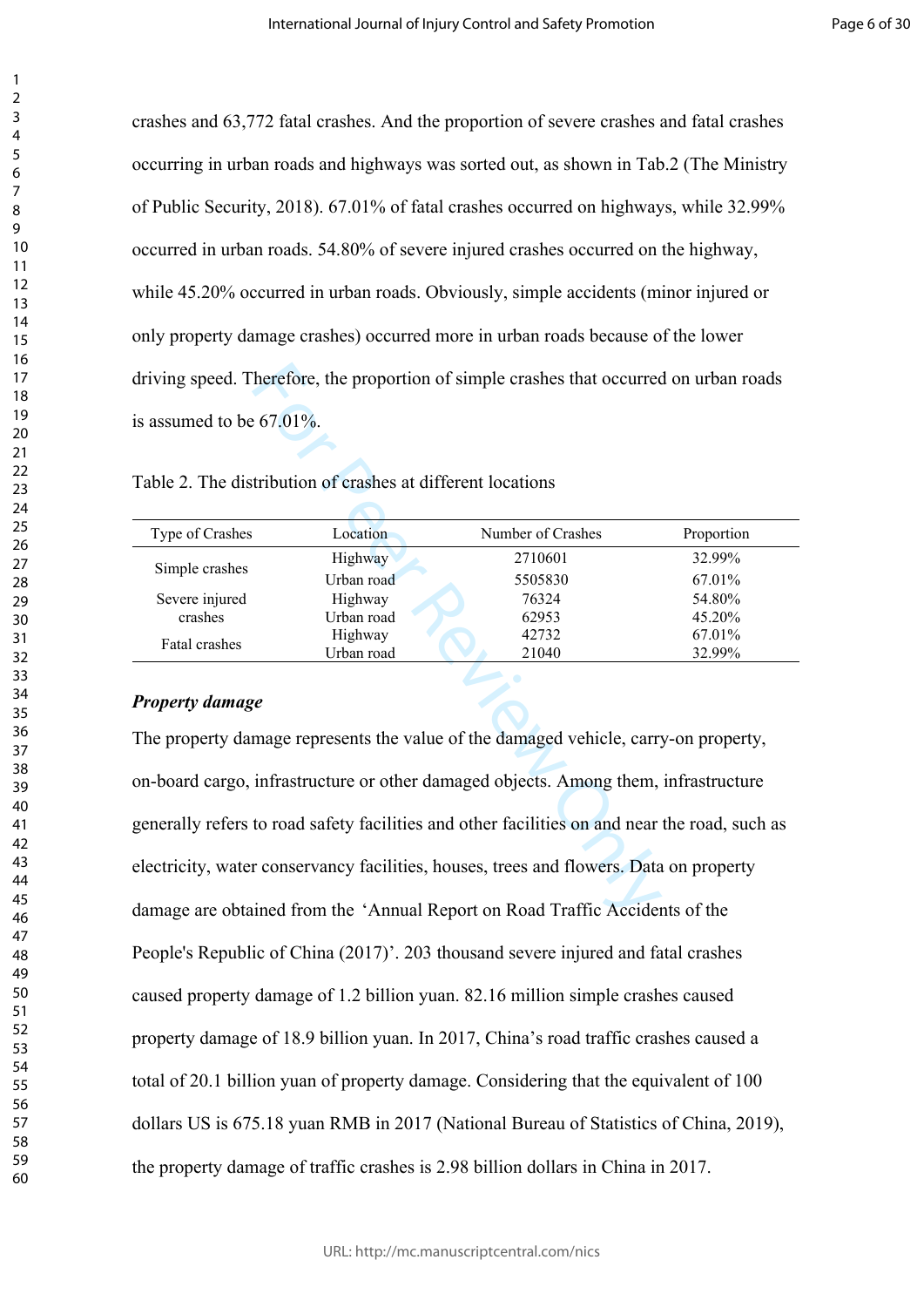$\mathbf{1}$  $\overline{2}$  $\overline{3}$  $\overline{4}$  $\overline{7}$  $\mathsf{Q}$ 

#### *Productivity loss*

Premature death caused by traffic crashes causes the social productivity of the dead to disappear. Injuries caused by road traffic crashes cause social productivity to be discounted or even lost. These are the economic costs of traffic crashes. According to the relevant laws of China, the current death compensation for road traffic crashes is only 20 times the expected annual income of casualties. Compensation for different disability caused by crashes also has a fixed multiple relationship with wages (Chen, 2004). The effectiveness of this type of assessment is questioned by many studies (Qin, Li, and Liu, 2013).

I by crashes also has a fixed multiple relationship with<br>tiveness of this type of assessment is questioned by ma<br>3).<br>3).<br>e of a statistical life (VSL) is used to quantify the loss of<br>duy. McMahon suggested that VSL is 70 t The value of a statistical life (VSL) is used to quantify the loss of productivity in fatality in this study. McMahon suggested that VSL is 70 times of GDP per capita in iRAP project, while the value of a statistical injury (VSI) is expressed as 25% of VSL (McMahon K, 2008). But it turns out that the difference between agricultural and nonagricultural people is very large, and this detail is not reflected in McMahon's study.  $\chi$  Cin, Li, and Liu(2013) estimated the value of a statistical life (VSL) in China using the hedonic wage mode and explored the difference between the agriculture and nonagriculture people based on the data in 2006. Their result was adopted in this study after considering the consumer price index during 2006-2017 from National Bureau of Statistics of China.The VSL of agriculture was 1.85 million RMB in 2006 and 2.51 million RMB in 2017 (371.5 thousand US dollar 2017). And the VSL of non-agriculture was 3.95 million RMB in 2006 and 5.34 million RMB in 2017 (791.3 thousand US dollar 2017).

The value of a statistical injury (VSI) is expressed as a fraction of VSL (Kuang, Zhao, Hao, and Liu, 2019). An average ratio of different injury severity levels is calculated, according to the official guidance of U.S. Department of Transportation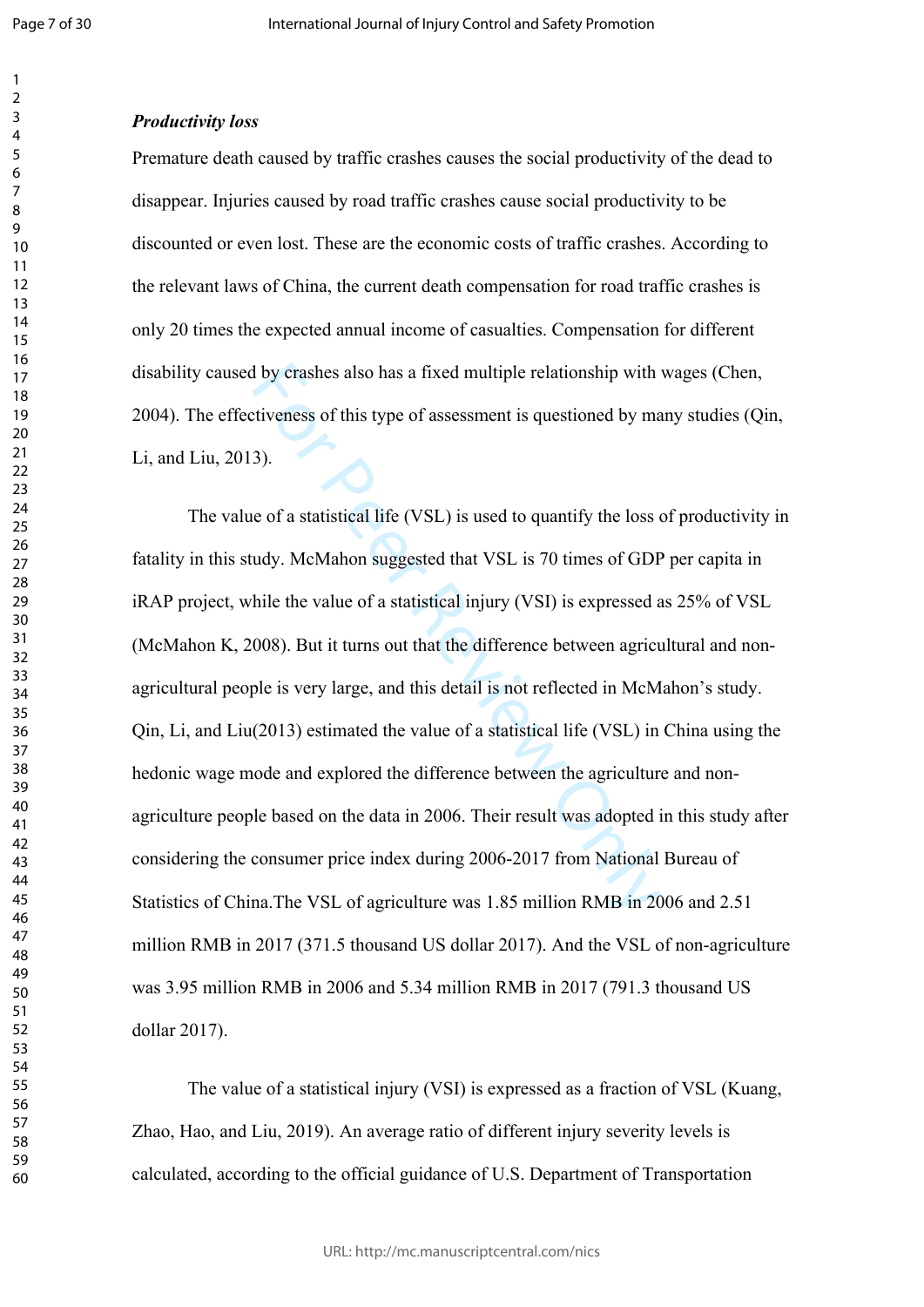(DOT US, 2016).The ratio is defined as cost factor in this study.The cost factor of minor injury is 0.003. And the cost factor of severe injury is calculated as 0.253.

Th productivity loss caused by traffic crashes in China in 2017 could be calculated by Eq.(2).

$$
PL = \sum_{i=1}^{3} (VSL_{a} * N_{a,i} * CF_{i} + VSL_{na} * N_{na,i} * CF_{i})
$$
 (2)

PL is productivity loss;  $VSL_a$  means the VSL of agric means the number of agricultural people with an injure cost factor of injury degree of i;  $VSL_{na}$  means the VSI ulation;  $N_{na,i}$  means the number of non-agricultural p Where PL is productivity loss;  $VSL<sub>a</sub>$  means the VSL of agricultural population;  $N_{a,i}$  means the number of agricultural people with an injury degree of i;  $CF_i$  means the cost factor of injury degree of i;  $VSL_{na}$  means the VSL of nonagricultural population;  $N_{na,i}$  means the number of non-agricultural people with an injury degree of  $i$ ;  $i$  indicates the degree of injury, 1 for minor injuries, 2 for severe injuries and 3 for death.

#### *Medical cost*

Medical costs are closely related to the severity of the injury. Data on various medical cost in 2017 comes from the China Health Statistical Yearbook(2018), which is published by the National Health Council of China (NHCC). People who are minor injured need only go to the clinic to do some checks. The average medical expenses for outpatients in 2017 was 257 yuan (NHCC, 2018). Severe injured people need to be hospitalized and treated. The average medical expenses for inpatients in 2017 was 9735.4 yuan, which covers hospitalization, treatment, surgery, and inspection fees. Approximately 84.3% of people with severe injuries are intracranial injuries. The average medical cost of intracranial injury was slightly higher than that of the average inpatient, which was 12,361 yuan. The fatality should also be sent to the hospital for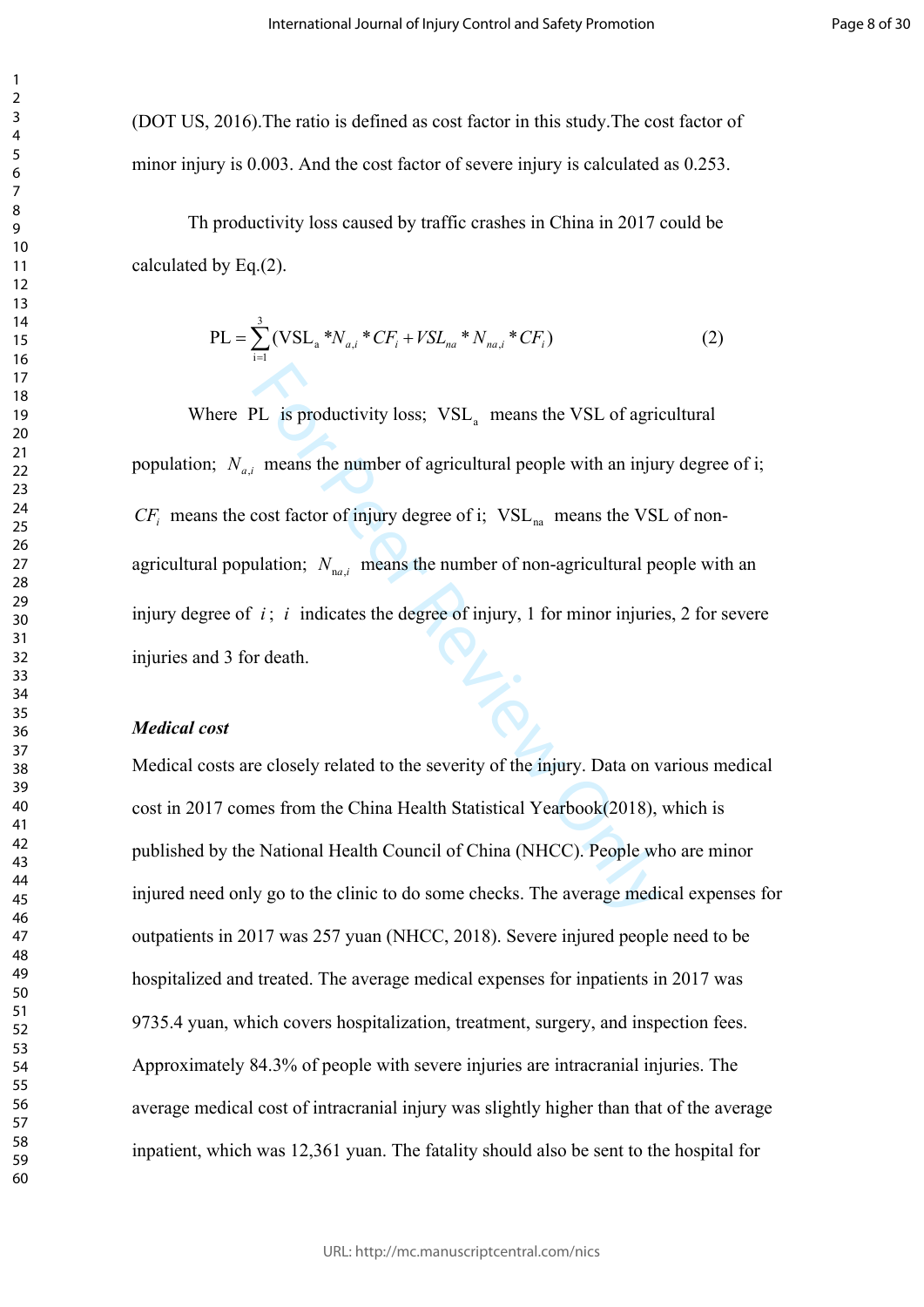$\mathbf{1}$  $\overline{2}$  $\overline{3}$  $\overline{4}$ 

rescue. Funeral is arranged after confirmation of death. Due to the lack of rescue cost data, the rescue cost is assumed to be the same as the average medical expenses for inpatients. The funeral of death was included in the medical cost. The funeral cost are stipulated by the national law as half of the average annual salary of employed persons, which is 37,159 yuan in 2017. The total medical cost of traffic crashes in 2017 was calculated as 5.872 billion RMB (869.7 million USD 2017) based on the data in Table

3.

Table 3. The medical cost of traffic crashes in 2017 in China

|                    | Minor injury        | Severe injury               |                        | Fatality    |              |
|--------------------|---------------------|-----------------------------|------------------------|-------------|--------------|
| Type of cost       | Outpatients<br>cost | Intracranial injury<br>cost | Other severe<br>injury | Rescue cost | Funeral cost |
| Number of people   | 1,465,527           | 176,627                     | 33,018                 | 63,772      |              |
| Per capita cost    | 257                 | 12361                       | 9735                   | 9.735       | 37,159       |
| Total medical cost |                     |                             | 5.872 billion RMB      |             |              |

# *Travel delay time cost*

Example 1 and Solvetian Scheme and Scheme Research<br>
For Peer Review Only and Scheme Control of the Scheme Cost<br>
257 176,627 176,627 133,018<br>
257 12361 9735 9,735<br>
26.827 12361 9735 9,735<br>
26.872 billion RMB<br>
26.872 billion The travel delay cost of traffic crashes is determined by the time for cleaning the crash scene, average traffic volume and average wage. The crash scene handing time of each crash type in China was calculated by Wang, Li, and Guo(2018) based on the historic data and the k-Nearest Neighbor algorithm model, as shown in Table 4. In order to get the average handing time of crashes in China, the distribution of various types of crashes has also been sorted out (The Ministry of Public Security, 2018). Based on the above two sets of data, the average handing time of each crash in China in 2007 is calculated to be 64.34 minutes (1.07 hour).

Table 4. The average handing time of different types of crashes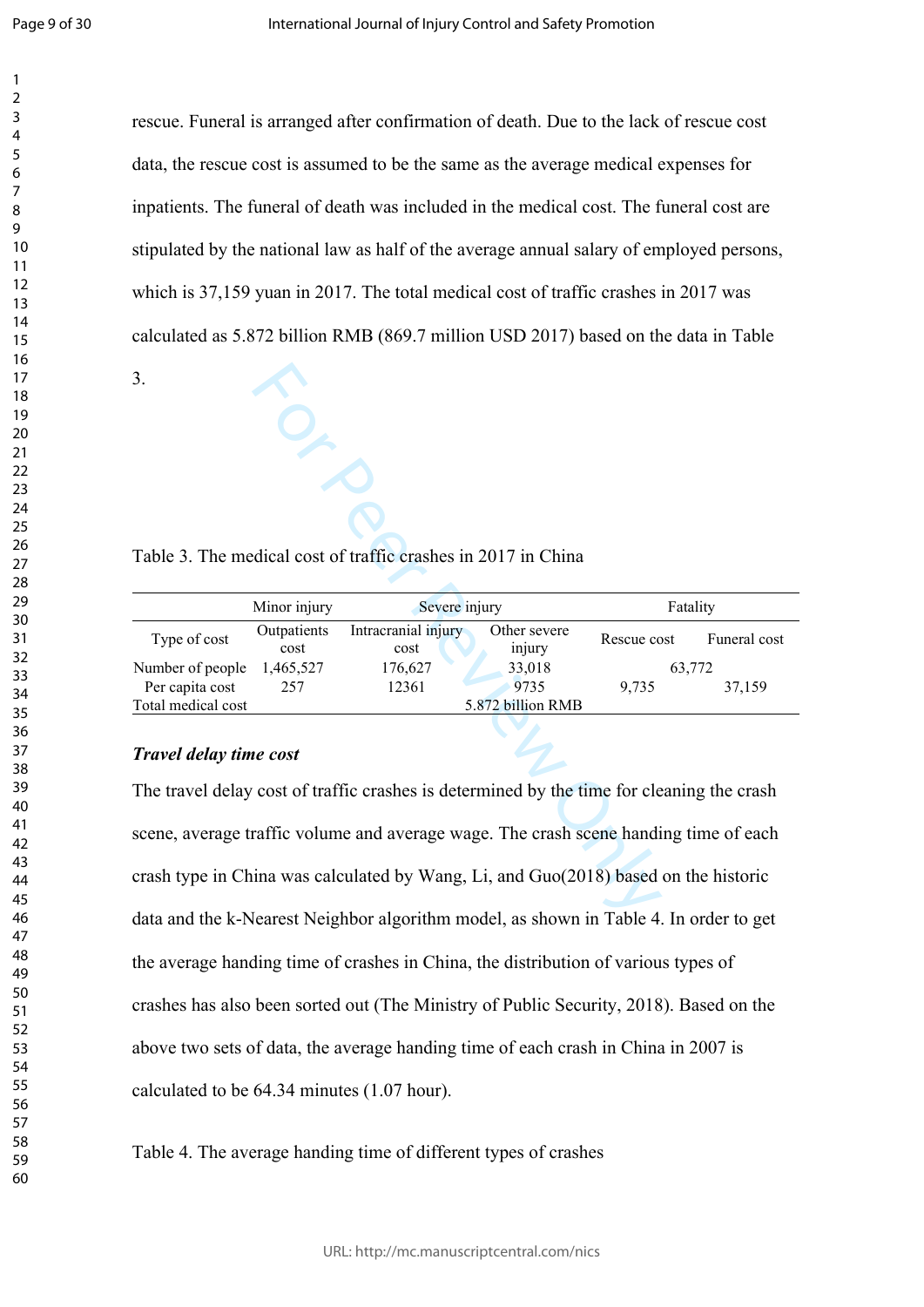| Type of crash                 | Rear-end | Sideswipe | Included<br>pedestrian or<br>bike | Rollover | <b>Others</b> |
|-------------------------------|----------|-----------|-----------------------------------|----------|---------------|
| Handing<br>time(min)          | 28.77    | 32.24     | 54.71                             | 87.22    | 71.50         |
| distribution of<br>types      | 7.62%    | $1.55\%$  | 22.94%                            | 2.79%    | $65.10\%$     |
| Average handing<br>time (min) |          |           | 64.34                             |          |               |

A model introduced by Koster and Rietveld (2011) and developed by Bardal and Jørgensen (2017) was used to get the average delay time loss caused by crashes, as shown in Eq. $(3)$ .

$$
ATL = \frac{1}{2} HT(1 - \frac{CAP_{crash}}{F})
$$
\n(3)

Where  $ATL<sub>s</sub>$  means the average time loss per road user;  $CAP<sub>crash</sub>$  means the capacity of the road after the crash:  $F$  means the flow of vehicles.

For Price and the average delay time loss caused by<br>
For Price and the average delay time loss caused by<br>
ATL<sub>s</sub> means the average time loss per road user;  $CAP_c$ <br>
coad after the crash; F means the flow of vehicles.<br>
3) sh The Eq.(3) shows that the average time loss per road user increases with HT and decreases when the rate of the  $CAP<sub>crash</sub>$  to  $F$ . It is assumed that the fatal crash has a great impact on capacity, resulting in the road capacity to be 0. The severe injured crash causes the road capacity to be 1/2 of the flow of vehicles. And the simple crash only has a weak impact on the capacity, resulting in a road capacity to be 3/4 of the flow of vehicles. So, the average time loss per road user is calculated to be  $\frac{1}{2}HT$  for fatal

crashes,  $\frac{1}{4}HT$  for severe injured crashes and  $\frac{1}{8}HT$  for simple crashes.

Traffic flow volume is also a key influence factor. The traffic volume of highways is generally higher than that of urban roads. The annual average daily traffic volume (AADT) on urban roads in Shanghai is 68797 vehicles (Sun, Li, and Li, 2016). However, Shanghai is one of the best cities in economic development, and its traffic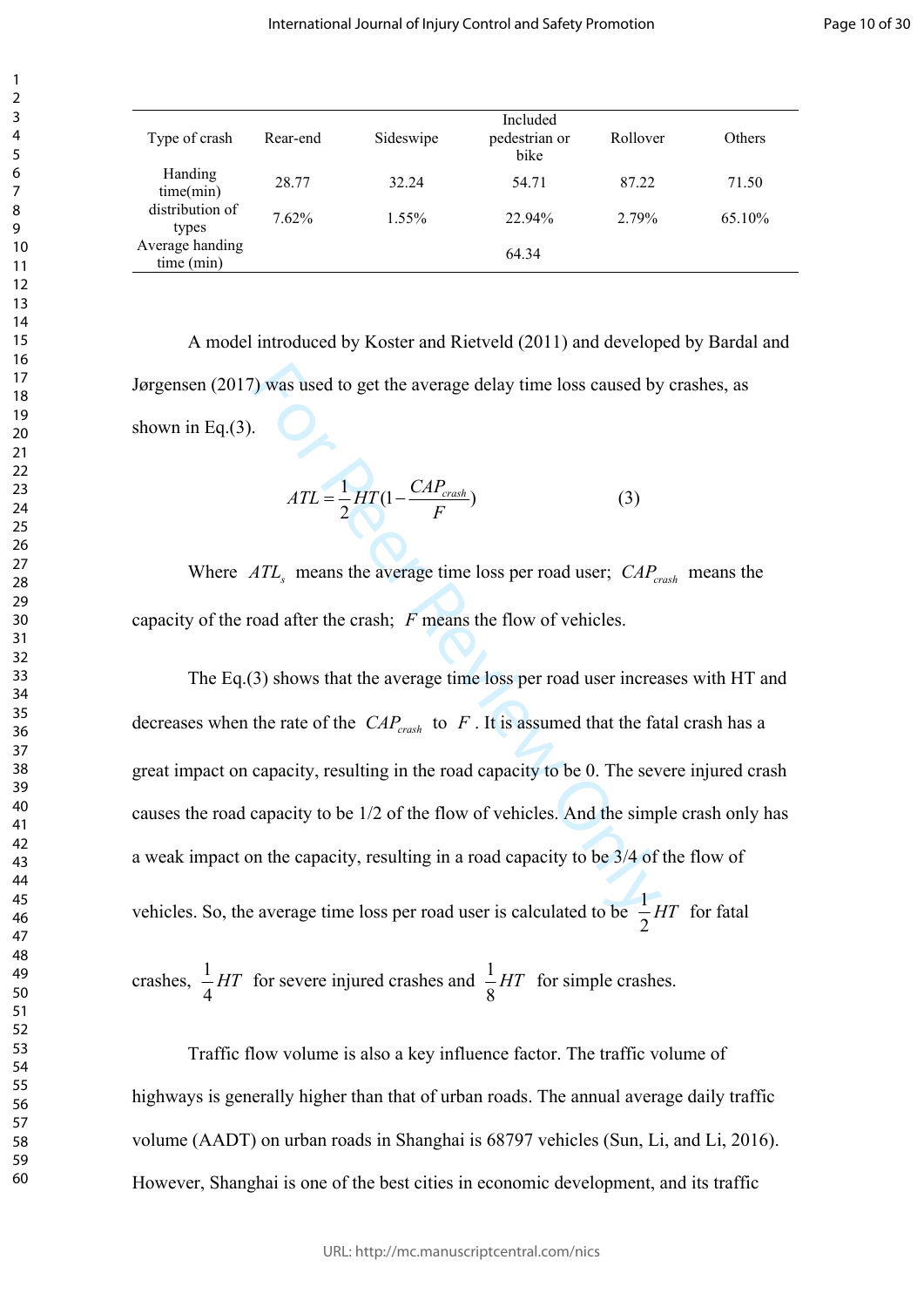$\mathbf{1}$ 

flow will be higher than the national average. In order to obtain the AADT of China's urban roads, it is calculated to be 33028 vehicles based on Shanghai's GDP and national GDP in 2017 (National Bureau of Statistics of China, 2019). On the other hand, the AADT of China's highway is considered to be 74129, which is obtained from the AADT of the G42 highway in China (Ding, Zhang, and Zhou, 2019). And, the annual average hourly traffic volume (AAHT) of highway and urban road is calculated based on the AADT.

The total travel delay cost of traffic crashes could be calculated by Eq.(4).

$$
TDC = AW^* \sum_{s=1}^{3} (AAHT_u^*ATL_s^*N_{u,s} + AAHT_h^*ATL_s^*N_{h,s})
$$
\n(4)

I travel delay cost of traffic crashes could be calculated<br>  $W^* \sum_{s=1}^3 (AAHT_a * ATL_s * N_{u,s} + AAHT_h * ATL_s * N_{h,s})$ <br>
FDC means the travel delay cost;  $AW$  means average<br>
ns;  $AAHT_u$  means annual average hourly traffic volune<br>
neans the a Where TDC means the travel delay cost;  $AW$  means average wage of employed persons; AAHT<sub>u</sub> means annual average hourly traffic volume of urban roads;  $ATC<sub>s</sub>$  means the average time loss caused by a crash of severity s;  $N<sub>u,s</sub>$  means the number of crashes of severity s occurred on the urban road;  $AAHT<sub>h</sub>$  means annual average hourly traffic volume of highway;  $N_{h,s}$  means the number of crashes of severity s occurred on the highway.

The average wage per hour of employed persons is obtained based on the yearly wage of employed persons from the National Bureau of Statistics of China. It is assumed that the working time is 8 hours per day. The result of total travel delay cost in China in 2017 is 58.78 billion RMB, as shown in Table 5.

Table 5. The delay time and cost of crashes at different severity

| Type of<br>Crashes | Location | <b>AAHT</b> | Crashes | Number of $\overrightarrow{$ Average time<br>loss per<br>car(h) | Average<br>$wage(RMB/h \cost(billion$ | Total delay<br>RMB) |
|--------------------|----------|-------------|---------|-----------------------------------------------------------------|---------------------------------------|---------------------|
|--------------------|----------|-------------|---------|-----------------------------------------------------------------|---------------------------------------|---------------------|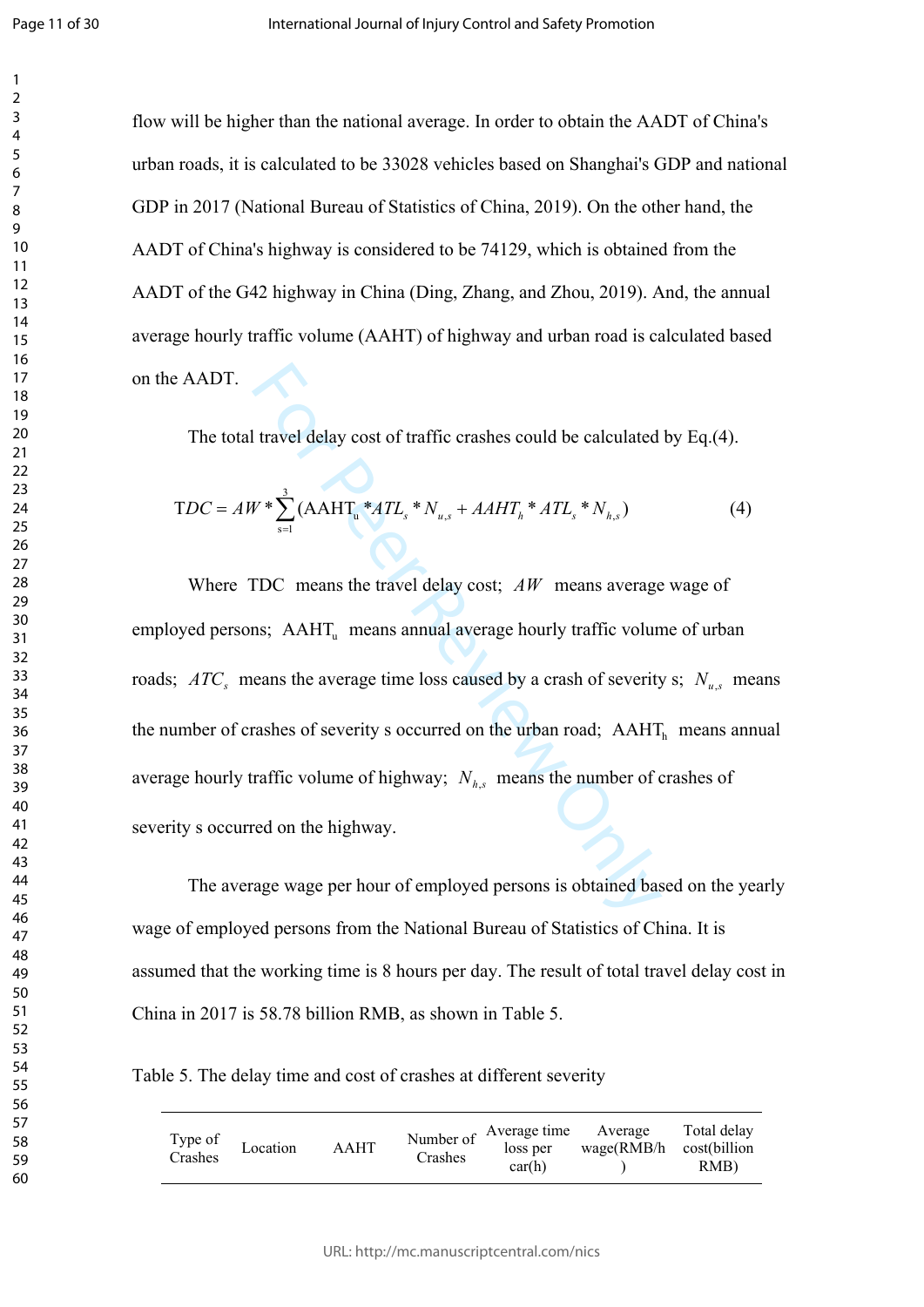| Simple             | Highway    | 3088.7 | 2710601 | 0.13 |       |       |
|--------------------|------------|--------|---------|------|-------|-------|
| crashes            | Urban road | 1376.2 | 5505830 |      |       |       |
| Severe             | Highway    | 3088.7 | 76324   |      |       |       |
| injured<br>crashes | Urban road | 1376.2 | 62953   | 0.27 | 25.45 | 58.78 |
| Fatal              | Highway    | 3088.7 | 42732   | 0.54 |       |       |
| crashes            | Urban road | 1376.2 | 21040   |      |       |       |

# *Legal cost*

From the parties are unable to nantie the displayer<br>we are of in China. Violation of traffic management regulent, causing serious injury, death or serious loss of pub<br>cognized as crime of causing traffic casualties and cri After a crash occurs, the casualty and the perpetrator may be controversial due to the compensation problem. When the parties are unable to handle the dispute, they will withdraw the lawsuit from the court to defend their rights. This type of traffic crash case is called a civil case of in China. Violation of traffic management regulations, resulting in a major accident, causing serious injury, death or serious loss of public and private property is be recognized as crime of causing traffic casualties and crime of dangerous driving. These are called criminal cases in China. Whether it is a civil dispute or a criminal case, the court needs to deal with it, and the lawyer needs work with it. The legal costs of traffic crashes include litigation costs and attorney fees in both civil and criminal cases.

China Justice big data service platform(CJBDS) is established by the Supreme People's Court of China. In 2017, the number of civil cases arising from road traffic accidents in China reached 336,647. And there were 159,598 criminal cases including crimes of causing traffic casualties and crimes of dangerous driving (CJBDS, 2019).

In Beijing, China, there are two ways to charge for attorney fees in civil cases. The first way to charge is 3,000-10,000 yuan per case. Another way to charge is to charge a certain percentage of the bid amount. The ratio of 100,000 or less is 10% and the ratio of 100,000 to 1 million is 6% (BMCDR, 2010). There is little difference between regions in China. In this study, the attorney fee for civil case is considered to be the average of 3000 and 10000, which is 6500 yuan. The court litigation fee in civil

 $\mathbf{1}$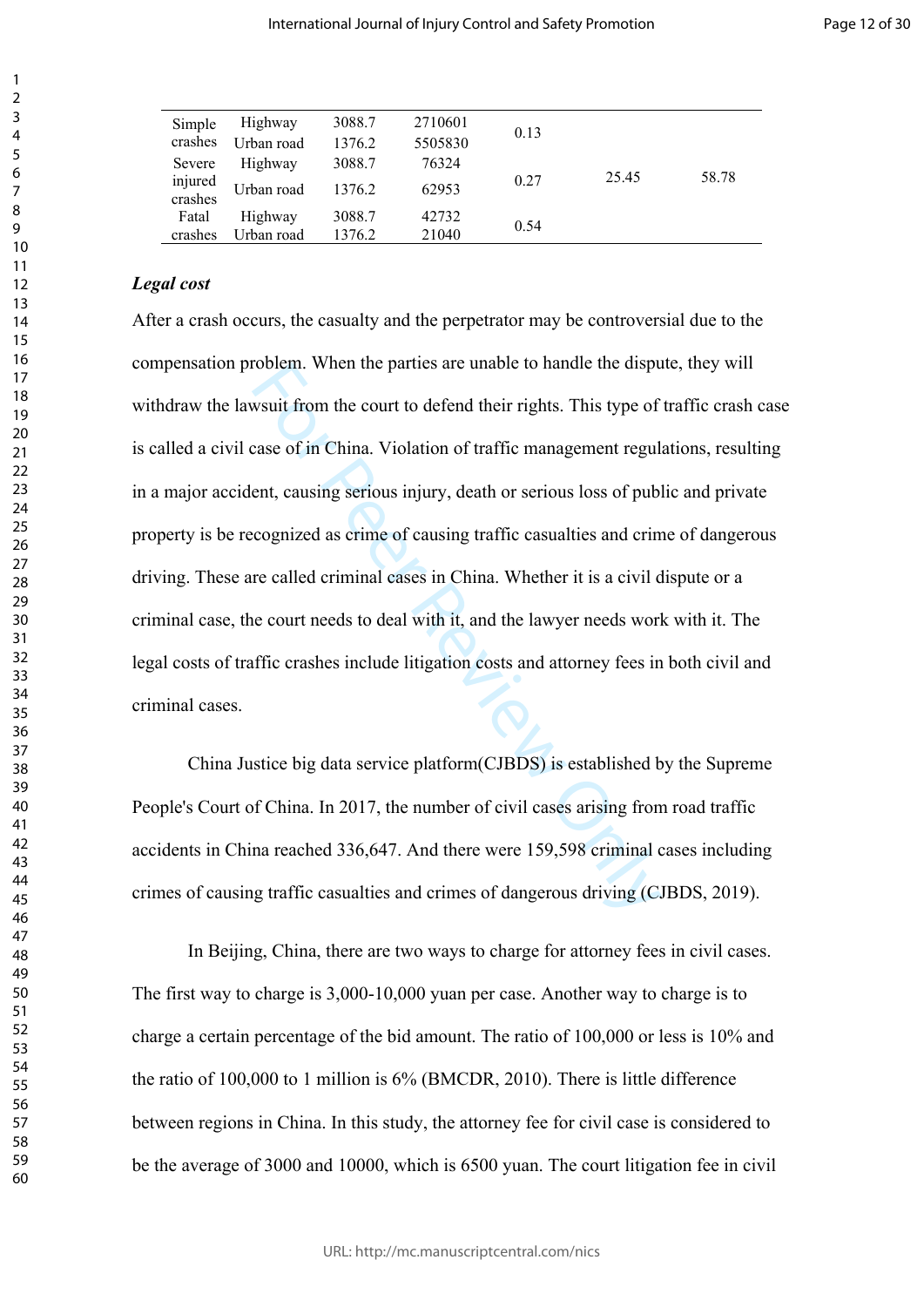$\mathbf{1}$ 

se, which is 29000 yuan. The court don't charge litigat<br>
But the operation of the court still has costs. Therefore,<br>
s in each criminal case is 1,625 yuan, which is the same<br>
I legal cost of Chinese traffic crashes in 201 case is also charged in proportion to the bid amount (SPCC, 2010). This ratio is basically a quarter of the attorney fee. Therefore, the court litigation fee for civil case is assumed to be 1,625 yuan. The attorney fees for criminal cases are charged according to the progress of the case. In the reconnaissance phase, the fee is 2000-10000, the fee for review and prosecution is 2000-10000, and the fee for the first trial is 4000-30000 (BMCDR, 2010). Take the average fee of the three processes to get the attorney fee for each criminal case, which is 29000 yuan. The court don't charge litigation fees for criminal cases. But the operation of the court still has costs. Therefore, the operating cost of the courts in each criminal case is 1,625 yuan, which is the same as the litigation in civil cases.

The total legal cost of Chinese traffic crashes in 2017 was calculated to be 7.62 billion yuan by Eq.(4).

$$
LC = \sum_{t=1}^{2} (N_t * (C_{t, court} + C_{t, lawyer}))
$$
 (4)

Where LC means the legal cost;  $N$ , means the number of cases of type t;  $C_{t, court}$  means the cost of Court litigation;  $C_{t, lower}$  means the fee paid to the lawyer; t means the type of cases, 1 represents the civil case, 2 represents the criminal case.

#### *Insurance cost*

Compulsory traffic crashes liability insurance for vehicles is a compulsory insurance system stipulated by the state law (The State Council, 2012). The insurance company compensates for the economic losses caused by traffic crashes of the insured motor vehicles and reduces the economic burden of the person who is responsible for the crash. China Banking and Insurance Regulatory Commission (CBIRC) is the official regulatory body of China's insurance industry. The CBIRC summarized all the data of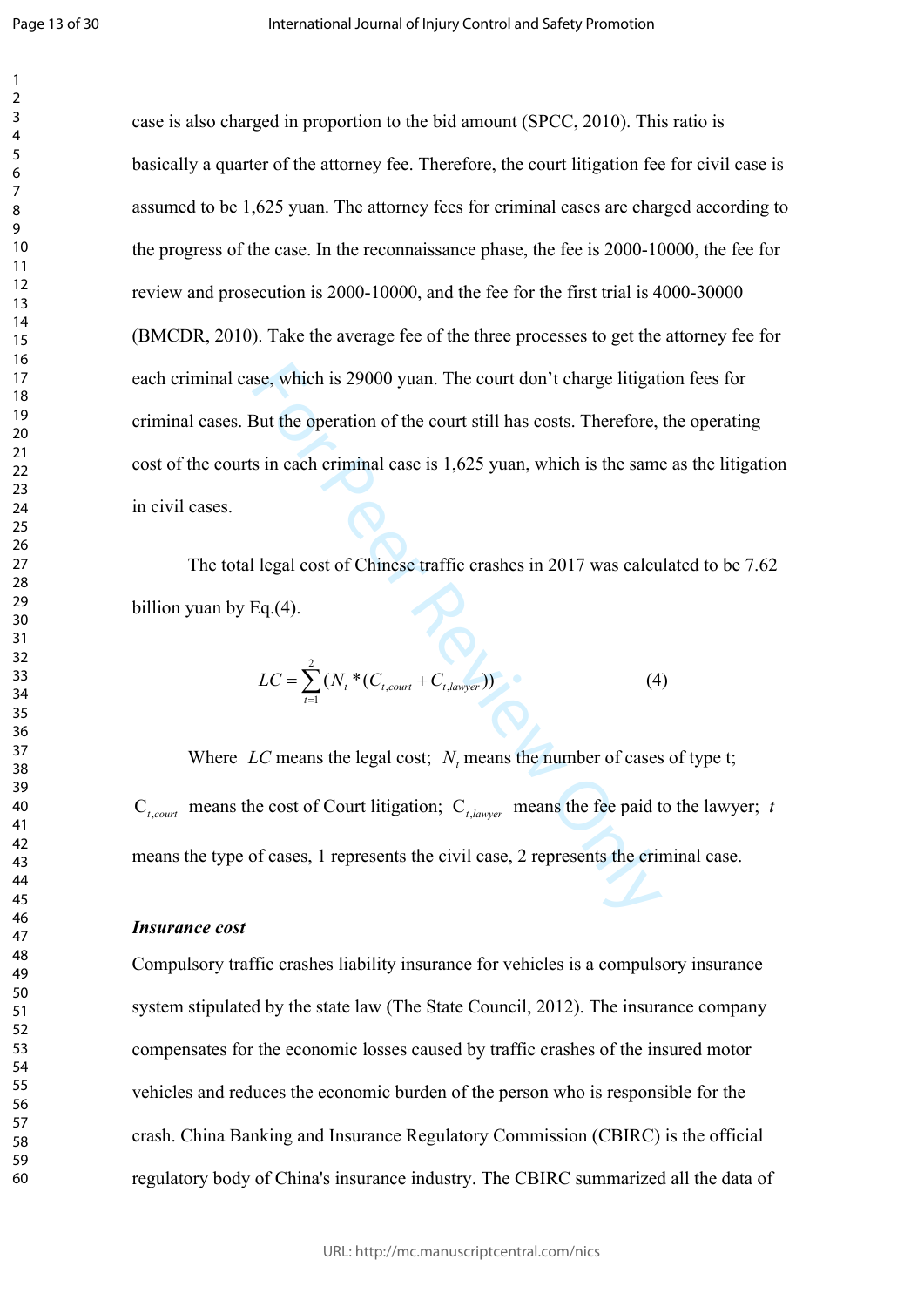compulsory traffic crash insurance in 2017. The insurance companies covered 234 million vehicles. In 2017, the total insurance cost of traffic crashes is 46.2 billion yuan in 2017, representing the operating expenses of compulsory traffic crash insurance such as employee wages and administrative office expenses (CBIRC, 2018).

#### **Result & discussion**

This section presents the result of this study. Section 4.1 shows the total economic cost and its composition of traffic crashes in China in 2017. After that, Section 4.2 discusses the unit economic cost of traffic crash at different severity.

## *Total economic cost of crashes*

Example 1 and state). Better 1: and the test are local of traffic crashes in China in 2017. After that, Section of traffic crash at different severity.<br> **cost of crashes**<br>
cost of crashes<br>
cost of crashes<br>
cost of crashes<br> Including the economic cost of property damage, productivity loss, medical cost, travel delay time cost, legal cost and insurance cost, the total economic cost of traffic crashes in China in 2017 is calculated as 490.1 billion yuan (72.6 billion USD 2017), which is equivalent to 0.60% of the GDP. From the perspective of different cost categories, the cost of productivity loss accounts for the highest proportion of total economic cost, which is 72%, reaching 351.7 billion yuan. The second is the travel delay cost, accounting for 12% of the total economic cost, reaching 58.8 billion yuan. The third is insurance cost, accounting for 9% of total economic cost, reaching 46.2 billion yuan, as shown in Fig. 2.

 $\mathbf{1}$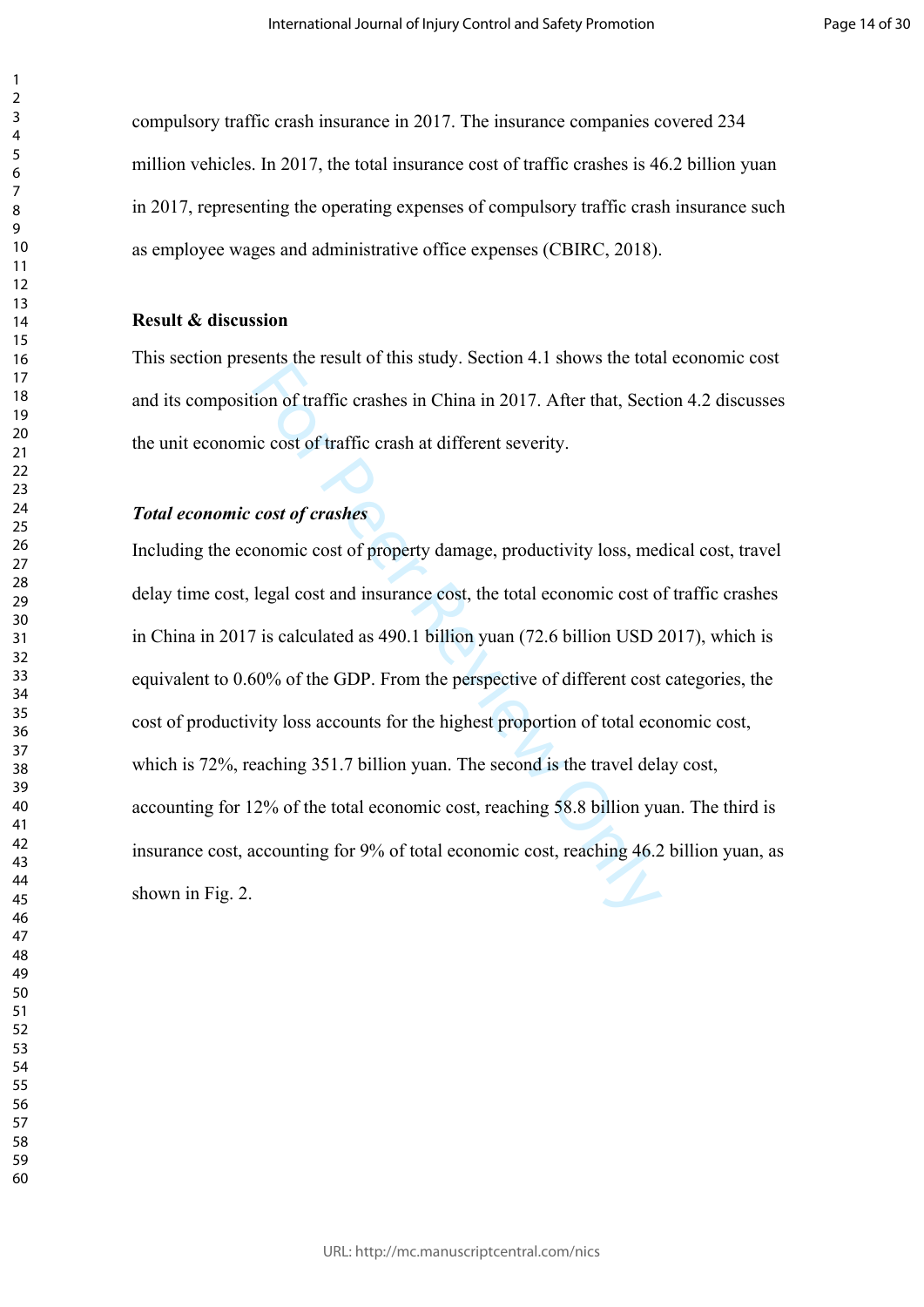$\overline{4}$  $\overline{7}$ 

 $\mathbf{1}$  $\overline{2}$ 



Figure 2. The proportion of different cost to total economic cost of traffic crashes in China in 2017

**Example 12** Interact control of different cost to total economic cost of trafiend of travel delay is so high that it cannot be ignored in as incost of crashes. The cost of travel delay is closely remic development. The tr The cost of travel delay is so high that it cannot be ignored in assessment of the national economic cost of crashes. The cost of travel delay is closely related to the country's economic development. The traffic volume of expressways and urban highways is high in economically developed countries. At the same time, hourly wages of employed people would be higher.

From the perspective of the severity of the crash, the economic cost related to fatal crashes accounts for the highest proportion of total economic cost, which is 41%. The second highest is related to severe injured crashes, accounting for 37%. And the cost related to minor injured crashes accounts for 16%, while property damage only crashes only accounting for 6%, as shown in Fig. 3.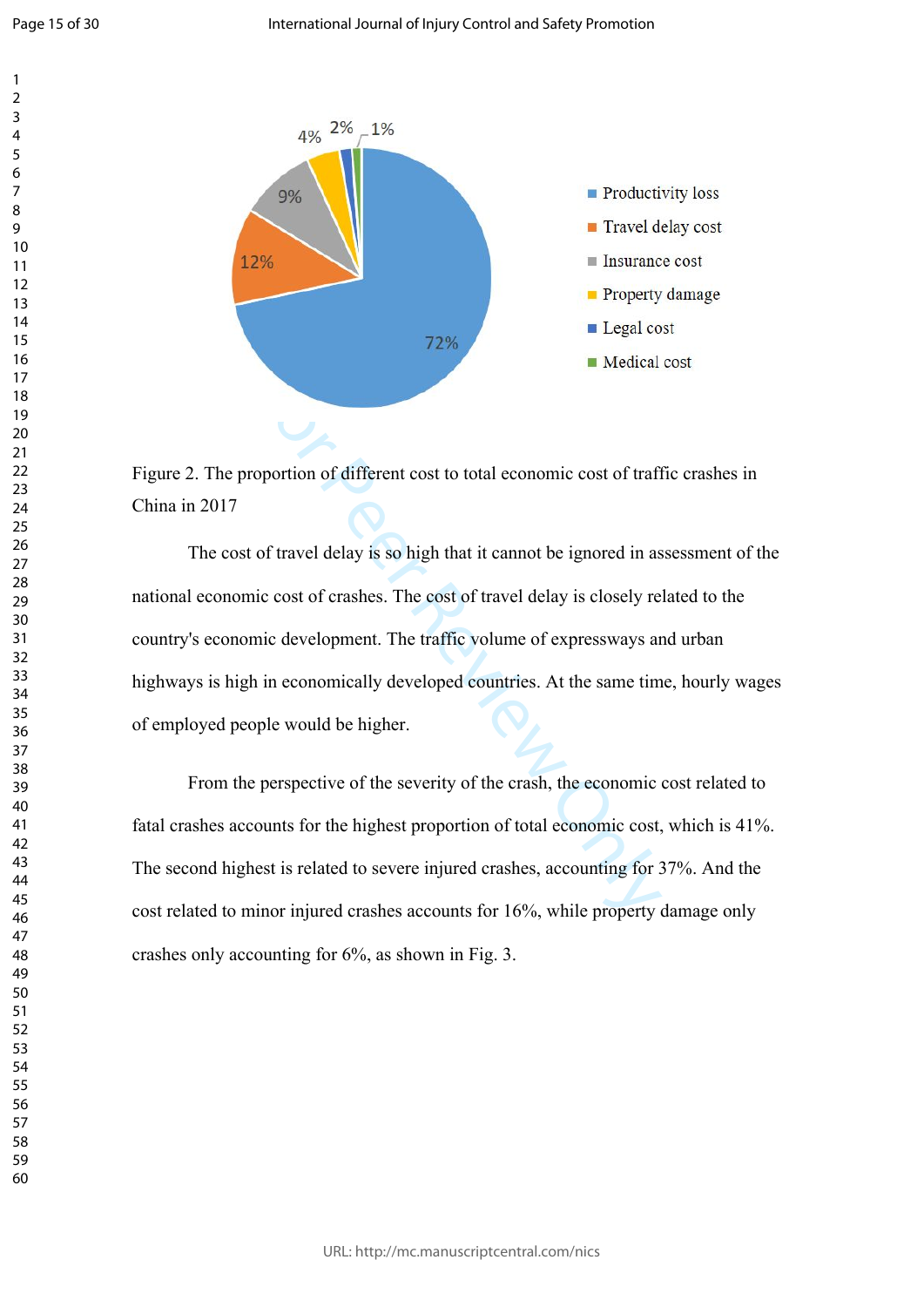

Figure 3. economic costs of traffic crash at different severity in China in 2017

# *Unit economic cost of the crash*

Fig. 4 exhibits the unit economic cost of traffic crash at different severity in China in 2017. The more serious the injury, the higher the unit economic cost. The unit cost of a crash that caused only property damage is 11,274 yuan. The unit cost of a minor injured crash is 20,223 yuan. The unit cost of a severe injured crash is 865,544 yuan. The highest unit cost is the unit cost of a fatal crash, which is 3,181,394 yuan.



# Figure 4. The unit economic cost of traffic crash at different severity in China in 2017

From the perspective of the composition of unit cost, the lower the severity of injury, the higher the proportion of the travel delay cost to unit cost, as shown in Fig.4. Especially in the crash that caused only property damage, the travel delay cost accounts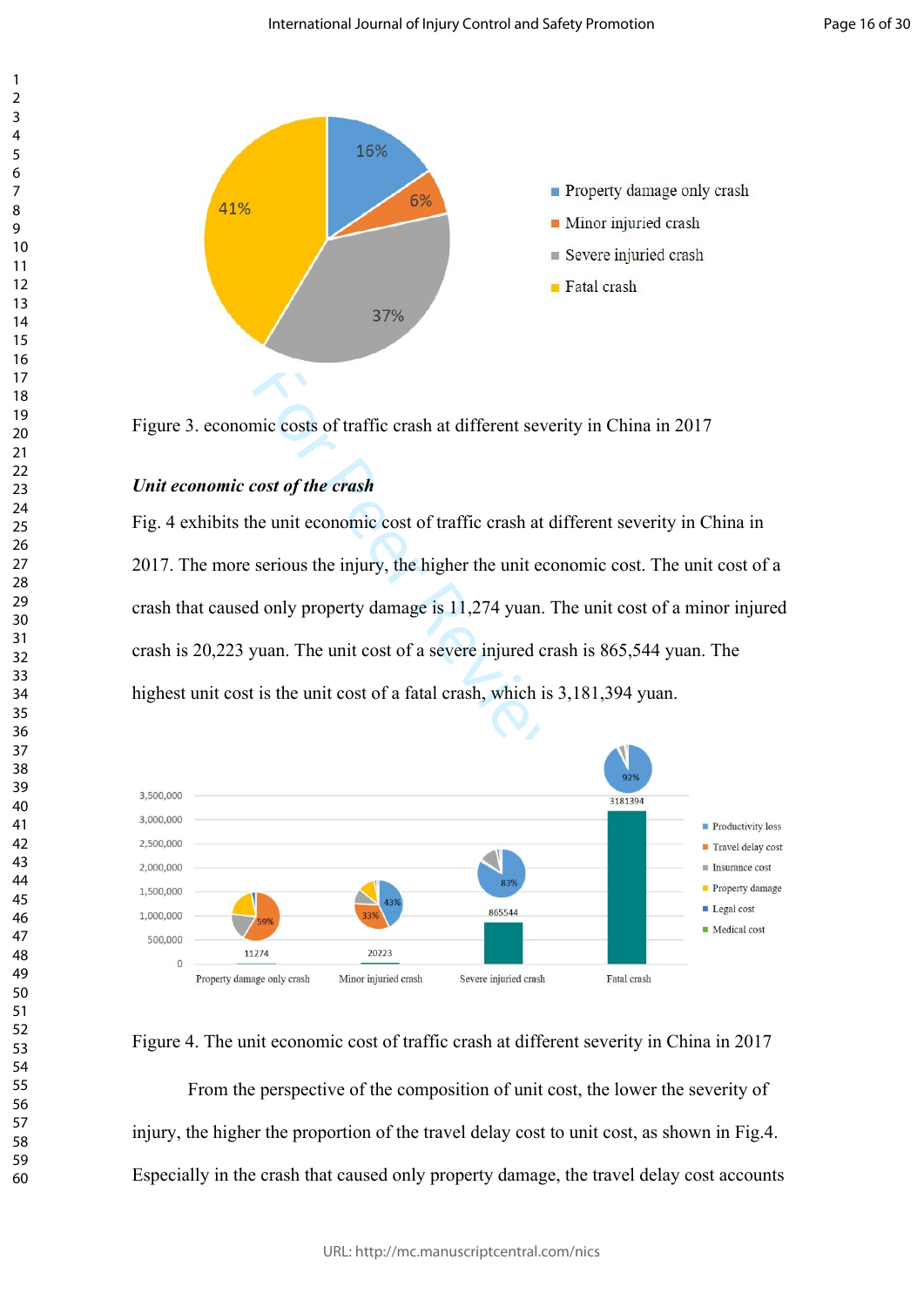$\mathbf{1}$  $\overline{2}$ 

for 59% of the unit cost. The proportion of travel delay costs of minor injured crash is 33%, while it is only 1% for fatal crashes. The higher the severity of injury, the higher the proportion of the cost of productivity loss to unit cost. The proportion of the cost of productivity loss to the unit cost of minor injured crashes is 43%. The cost of productivity loss in severe injured crashes accounts for 83%, while it is highest in fatal crashes, reaching 92%.

#### *Comparison between countries*

**Example 2018**<br>**Example 2018** and accident costs have been found for the fol<br>
HTSA, 2015); Australia(Connelly L B, Supangan R, 20<br>
g O, et al. 2013); India(Mohan D, 2002); Bangladesh(C<br>
public of Bangladesh, 1998). In gene Acceptable estimates of road accident costs have been found for the following countries: US(NHTSA, 2015); Australia(Connelly L B, Supangan R, 2006); UK(Kilbey P, Wilson D, Beg O, et al. 2013); India(Mohan D, 2002); Bangladesh(Government of the People's Republic of Bangladesh, 1998). In general, the total economic cost of traffic crashes is equivalent to  $0.5\%$ -3.6% of the country's GDP, while the number is 0.6% for China. The reason for the relatively low proportion is that the per capita GDP is relatively small, and the unit cost caused by the Chinese crash is far lower than that of the United States, Australia, and the United Kingdom. At the same time, the total GDP value is relatively large. From the perspective of composition, the cost of productivity and life value loss accounts for more than 60% of the total economic cost of traffic crashes in each country. The average cost of travel delay of countries accounts for about 10%, which cannot be ignored in the economic cost assessment of crashes, and some results of assessment in some countries do not take into account the travel delay caused by crashes.

#### **Acknowledgement**

This research is supported by the National Natural Science Foundation of China (U1764265).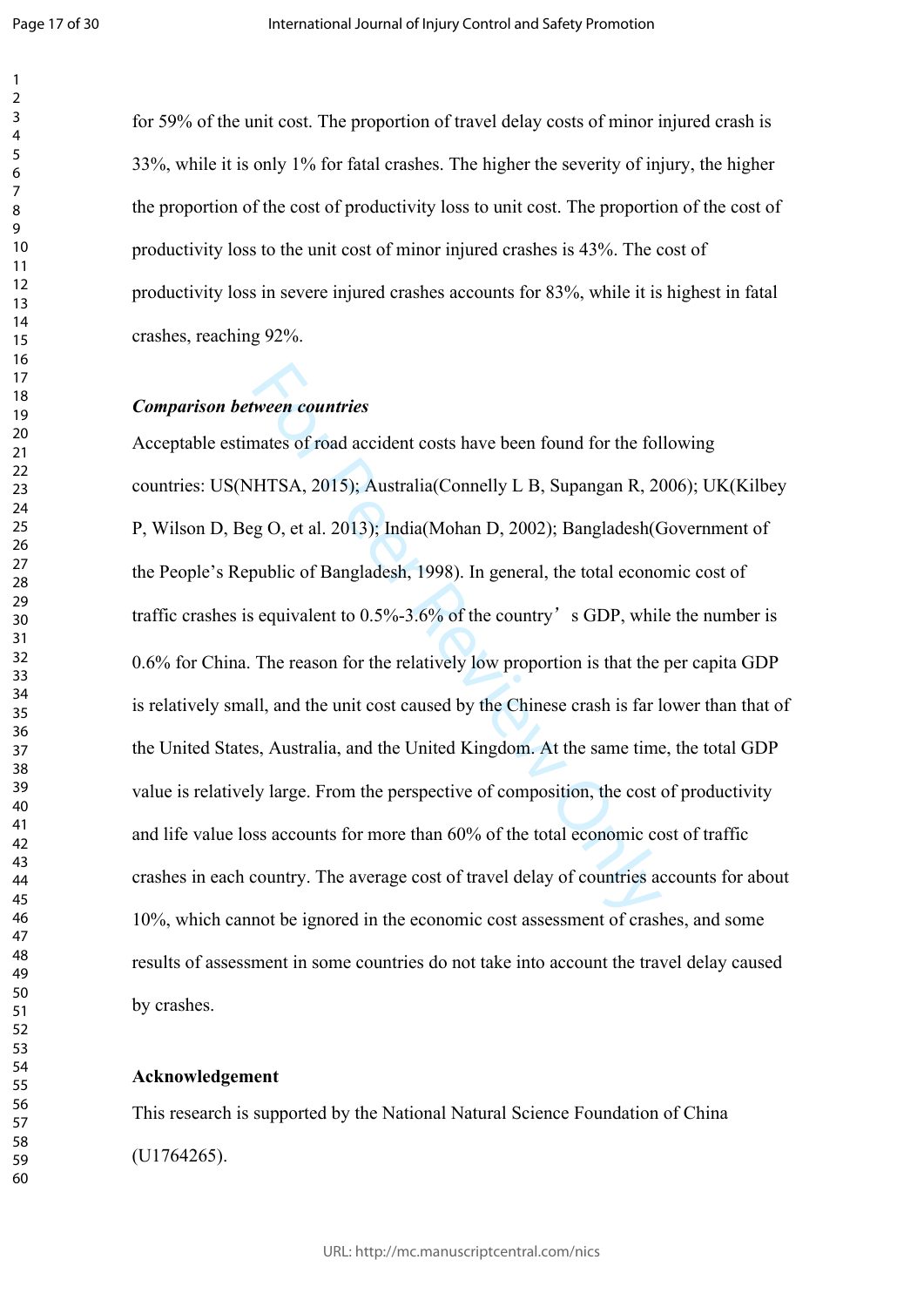# **Supplemental Materials**

The data used to support the findings of this study are available from the corresponding author upon request.

# **References**

World Health Organization. Global status report on road safety 2018. Geneva. 2018.

Highway Traffic Safety Administration(NHTSA). The<br>of motor vehicle crashes, 2010. (Revised) (Report No. 1<br>on, DC. (2015, May).<br>ent for Transport. Reported road casualties in Great Br<br>ptember 2019. Available at<br>v.uk/governm National Highway Traffic Safety Administration(NHTSA). The economic and societal impact of motor vehicle crashes, 2010. (Revised) (Report No. DOT HS 812 013). Washington, DC. (2015, May).

Department for Transport. Reported road casualties in Great Britain, annual report: 2018. September 2019. Available at

[https://www.gov.uk/government/statistics/reported-road-casualties-in-great-britain](https://www.gov.uk/government/statistics/reported-road-casualties-in-great-britain-annual-report-2018)[annual-report-2018](https://www.gov.uk/government/statistics/reported-road-casualties-in-great-britain-annual-report-2018)

The Ministry of Public Security of the People's Republic of China. Annual Report on Road Traffic Accidents of the People's Republic of China (2017), July 2018

Elvik R. How much do road accidents cost the national economy?[J]. Accident Analysis & Prevention, 2000, 32(6): 849-851.

Wijnen W, Stipdonk H. Social costs of road crashes: An international analysis[J]. Accident Analysis & Prevention, 2016, 94: 97-106.

Mohan D. Social cost of road traffic crashes in India[C]//Proceedings First Safe Community Conference on Cost of Injury. Viborg, Denmark. 2002: 33-38.

 $\mathbf{1}$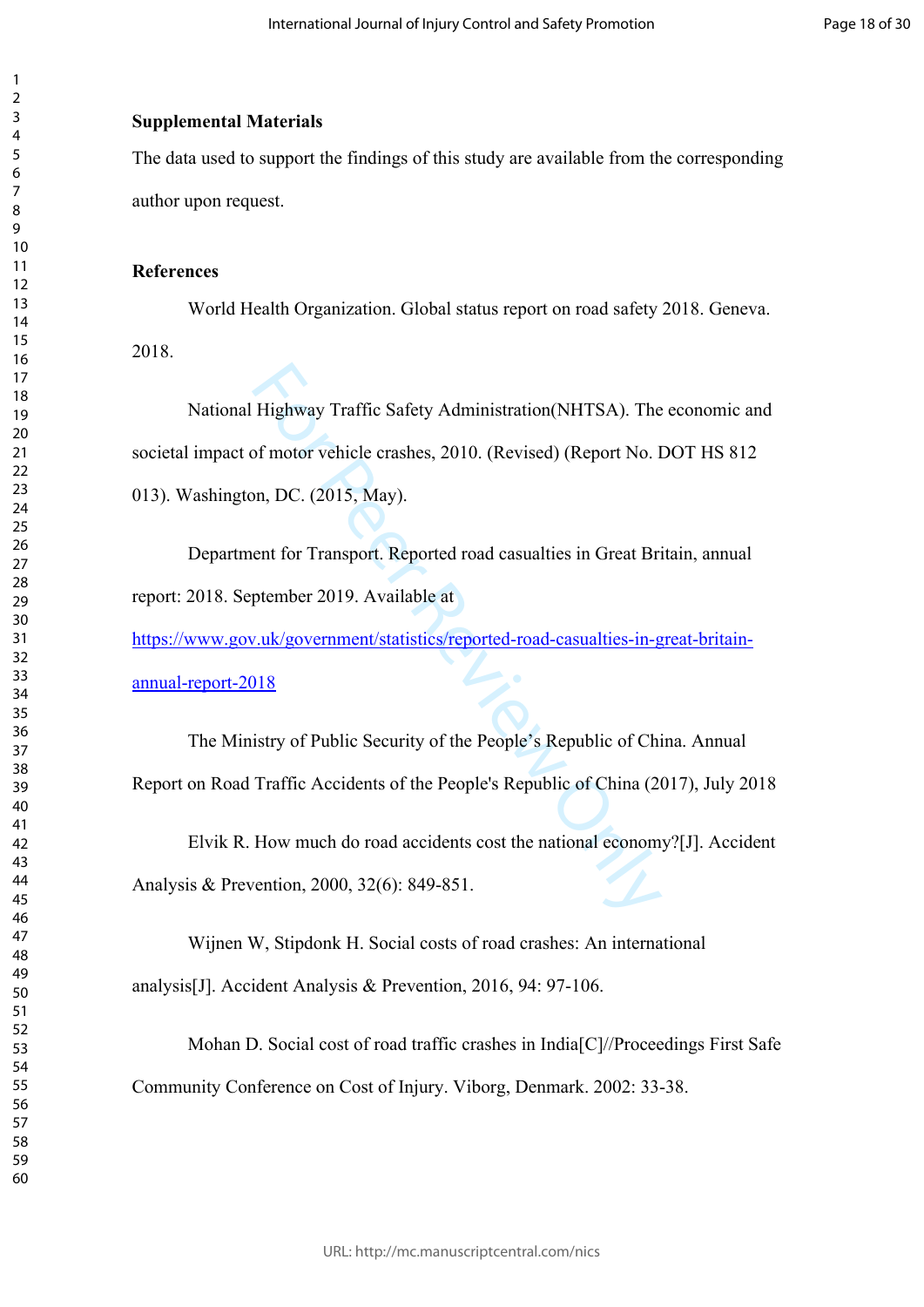$\mathbf{1}$  $\overline{2}$  $\overline{3}$  $\overline{4}$  $\overline{7}$ 

Connelly L B, Supangan R. The economic costs of road traffic crashes:

Australia, states and territories[J]. Accident Analysis & Prevention, 2006, 38(6): 1087- 1093.

National Bureau of Statistics of China(NBSC). Available at:

<http://data.stats.gov.cn.> 2019

Sutter R. Why China matters[J]. Washington Quarterly, 2003: 2003-2004.

Loo B P Y, Tsui K L. Factors affecting the likelihood of reporting road crashes resulting in medical treatment to the police[J]. Injury prevention, 2007, 13(3): 186-189.

Why China matters[J]. Washington Quarterly, 2003: 2<br>
Y, Tsui K L. Factors affecting the likelihood of reporti<br>
ical treatment to the police[J]. Injury prevention, 2007,<br>
. Analysis of Several Theoretical and Practical Issu Chen XJ. Analysis of Several Theoretical and Practical Issues of the "Interpretation of the Supreme People's Court on Several Issues concerning the Application of Law in the Trial of Compensation for Personal Injury Cases" [J]. Applicable law, 2004 (2): 3-8.

Qin X, Li L, Liu Y. The value of life and its regional difference in China[J]. China Agricultural Economic Review, 2013, 5(3): 373-390.

McMahon, K.; Dahdah, S. The True Cost of Road Crashes: Valuing Life and the Cost of a Serious Injury; International Road Assessment Programme (iRAP): Hampshire, UK, 2008.

Kuang X, Zhao F, Hao H, et al. Assessing the Socioeconomic Impacts of Intelligent Connected Vehicles in China: A Cost–Benefit Analysis[J]. Sustainability, 2019, 11(12): 3273.

DOT US. Treatment of the Value of Preventing Fatalities and Injuries in Preparing Economic Analyses.[J]. 2015.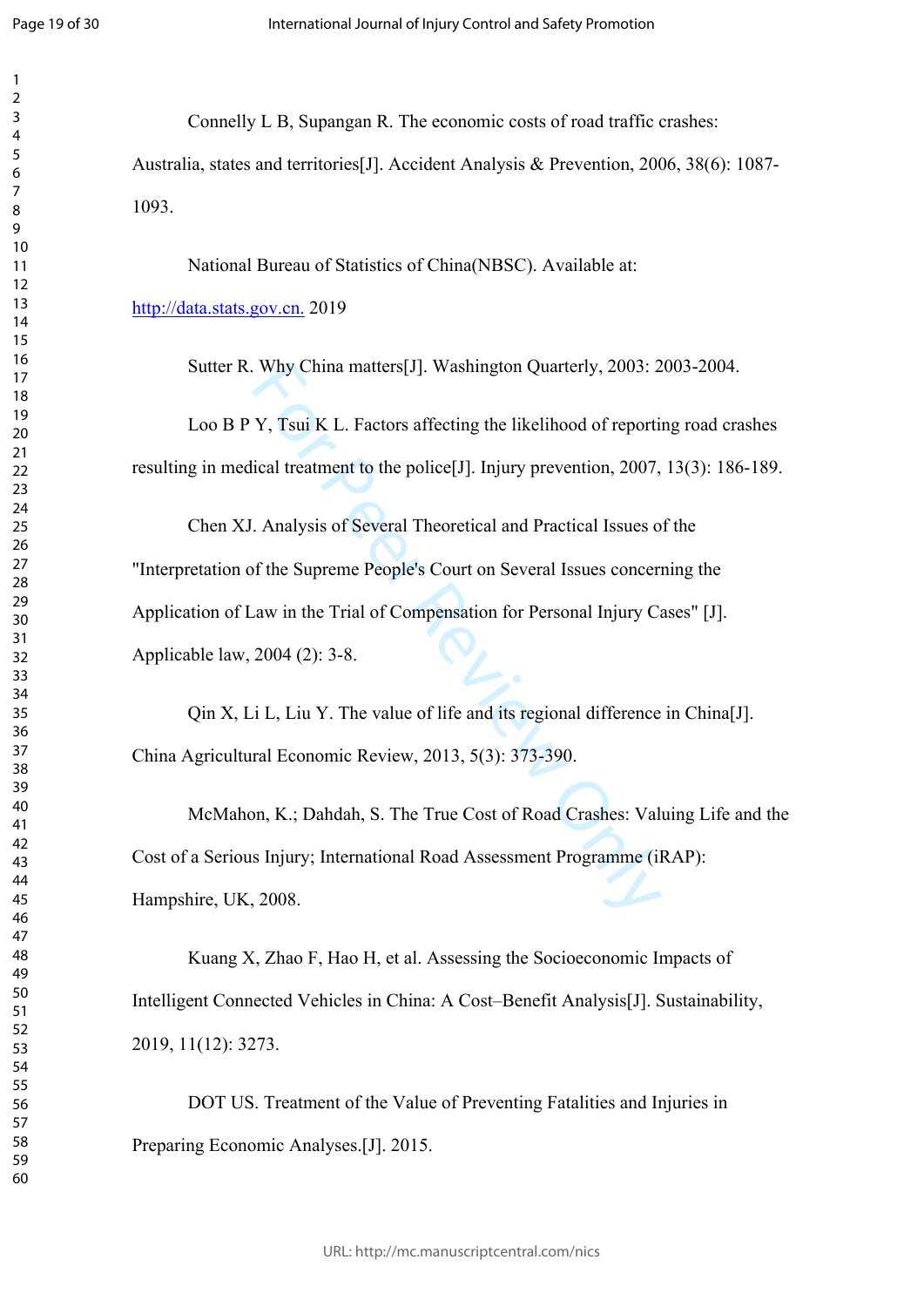National Health Council of China(NHCC). China Health Statistical Yearbook 2018. Beijing. Peking Union Medical College Press. 2018

Wang S, Li R, Guo M. Application of nonparametric regression in predicting traffic incident duration[J]. Transport, 2018, 33(1): 22-31.

Koster P, Rietveld P. Optimising incident management on the road[J]. Journal of Transport Economics and Policy (JTEP), 2011, 45(1): 63-81.

Bardal K G, Jørgensen F. Valuing the risk and social costs of road traffic accidents–Seasonal variation and the significance of delay costs[J]. Transport Policy, 2017, 57: 10-19.

Sun J, Li T, Li F. Analysis of safety factors for urban expressways considering the effect of congestion in Shanghai, China[J]. Accident Analysis & Prevention, 2016, 95: 503-511.

mics and Policy (JTEP), 2011, 45(1): 63-81.<br>
G, Jørgensen F. Valuing the risk and social costs of ro<br>
mal variation and the significance of delay costs[J]. Tra<br>
For Peer Review Only and the significance of delay costs<br>
For Ding F, Zhang Z, Zhou Y. Large-Scale Full-Coverage Traffic Speed Estimation under Extreme Traffic Conditions Using a Big Data and Deep Learning Approach: Case Study in China[J]. Journal of Transportation Engineering, Part A: Systems, 2019, 145(5): 05019001.

China Justice big data service platform(CJBDS), http://data.court.gov.cn/pages/graphs.html?keyword=%E4%BA%A4%E9%80%9A%E4 %BA%8B%E6%95%85

2010 Beijing Municipal Commission of Development and Reform (BMCDR), Judicial Bureau, Lawyer Litigation Agency Service Fees Government Guide Price Standard in Beijing (Trial), 2010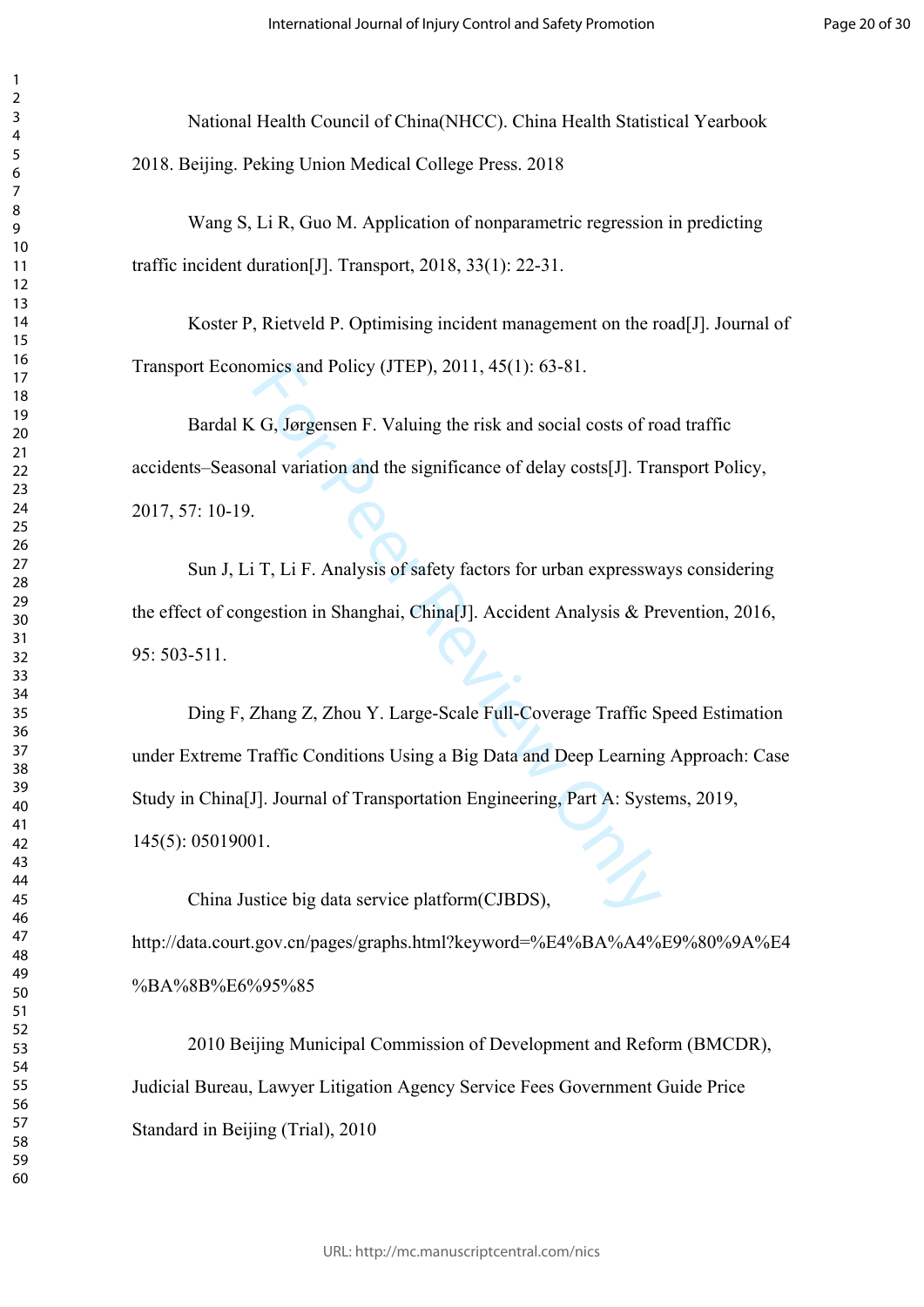$\mathbf{1}$  $\overline{2}$  $\overline{3}$  $\overline{4}$  $\overline{7}$ 

The Supreme People's Court of China (SPCC), Litigation fee payment standard, 

The State Council, Compulsory traffic crashes liability insurance for vehicles (Revised 2012), Dec. 2012 Available athttp://www.gov.cn/zhengce/content/2012- 12/18/content\_1751.htm

China Banking and Insurance Regulatory Commission (CBIRC), Announcement on compulsory traffic crashes liability insurance business for vehicles in 2017, Nov. 

Kilbey P, Wilson D, Beg O, et al. Reported road casualties in Great Britain: 2012 annual report[J]. Department of Transport, 2013.

anking and Insurance Regulatory Commission (CBIRC)<br>raffic crashes liability insurance business for vehicles i<br>is conflict to the Reported road casualties in G<br>ort[J]. Department of Transport, 2013.<br>and of the People's Repu Government of the People's Republic of Bangladesh. Second road rehabilitation and maintenance project institutional development component. Economics working paper E8. Accident costs. Ministry of Communications, Roads and Highways Department, Dhaka, Bangladesh. 1998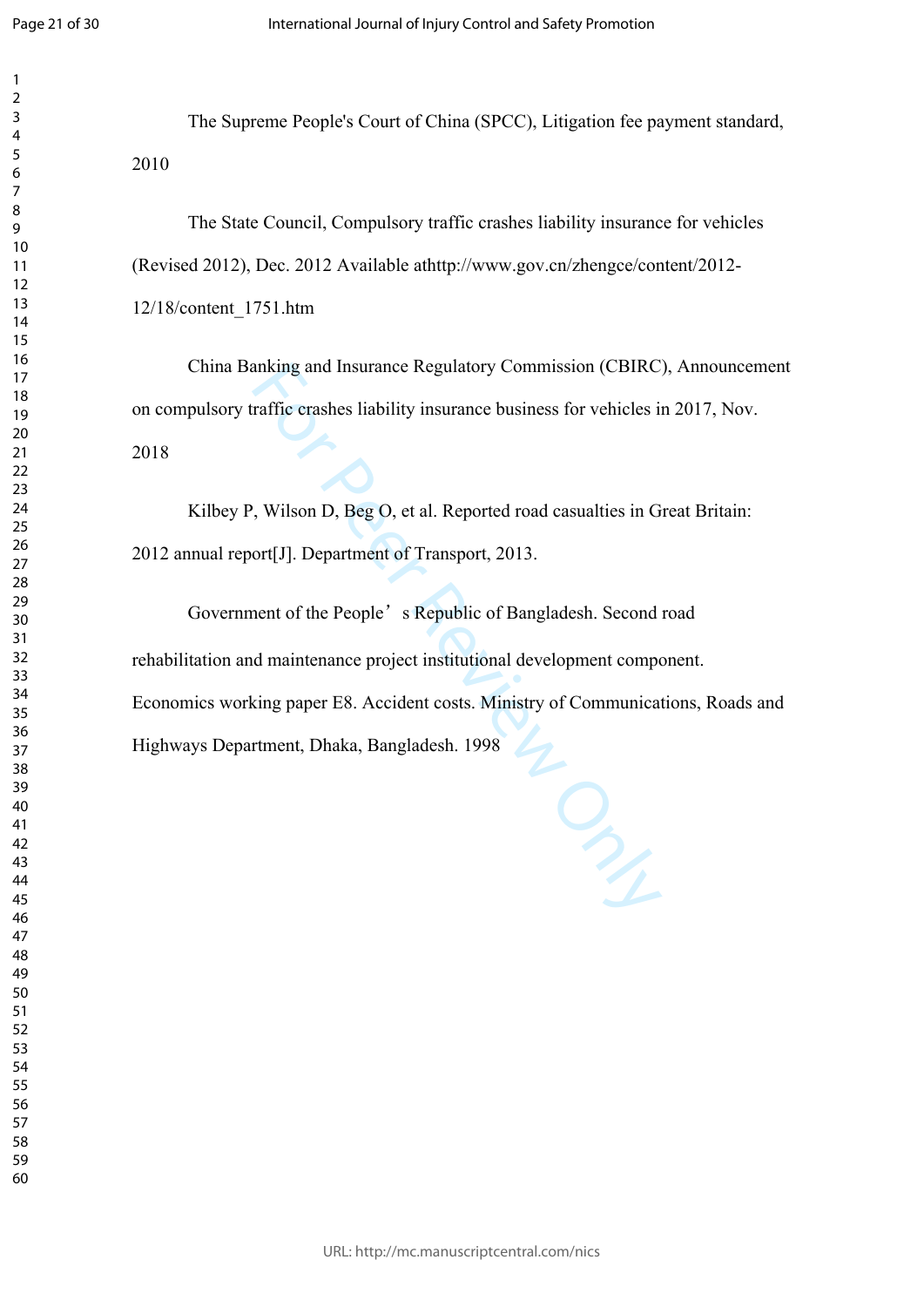

 $\overline{7}$ 

 $\overline{4}$ 

 $\mathbf{1}$  $\overline{2}$  $\overline{3}$ 

Figure 1. Evaluation model of economic cost of road traffic crashes in China

 $\frac{f_{\text{insquared}}}{\text{cost}} = \frac{f_{\text{kop}}}{\text{expansioned region}}$ <br>  $\frac{f_{\text{cost}}}{\text{costed region}} = \frac{f_{\text{kop}}}{\text{expansioned region}}$ <br>  $\frac{f_{\text{kop}}}{\text{costed region}} = \frac{f_{\text{kop}}}{\text{costed region}}$ <br>  $\frac{f_{\text{kop}}}{\text{costed region}} = \frac{f_{\text{kop}}}{\text{costed region}}$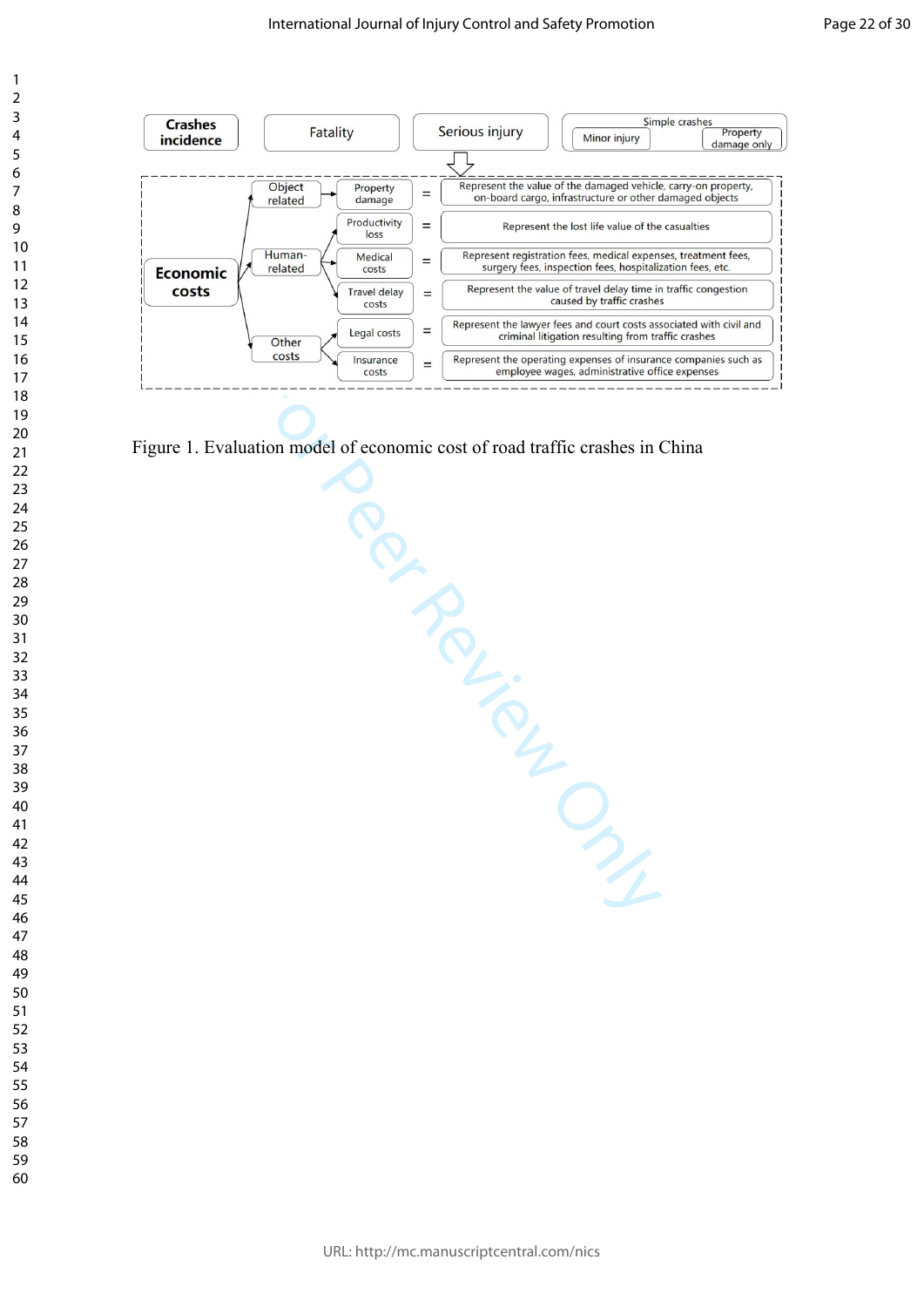$\overline{9}$ 

 $\overline{4}$  $\overline{7}$ 

 $\mathbf{1}$  $\overline{2}$  $\overline{3}$ 



Figure 2. The proportion of different cost to total economic cost of traffic crashes in

China in 2017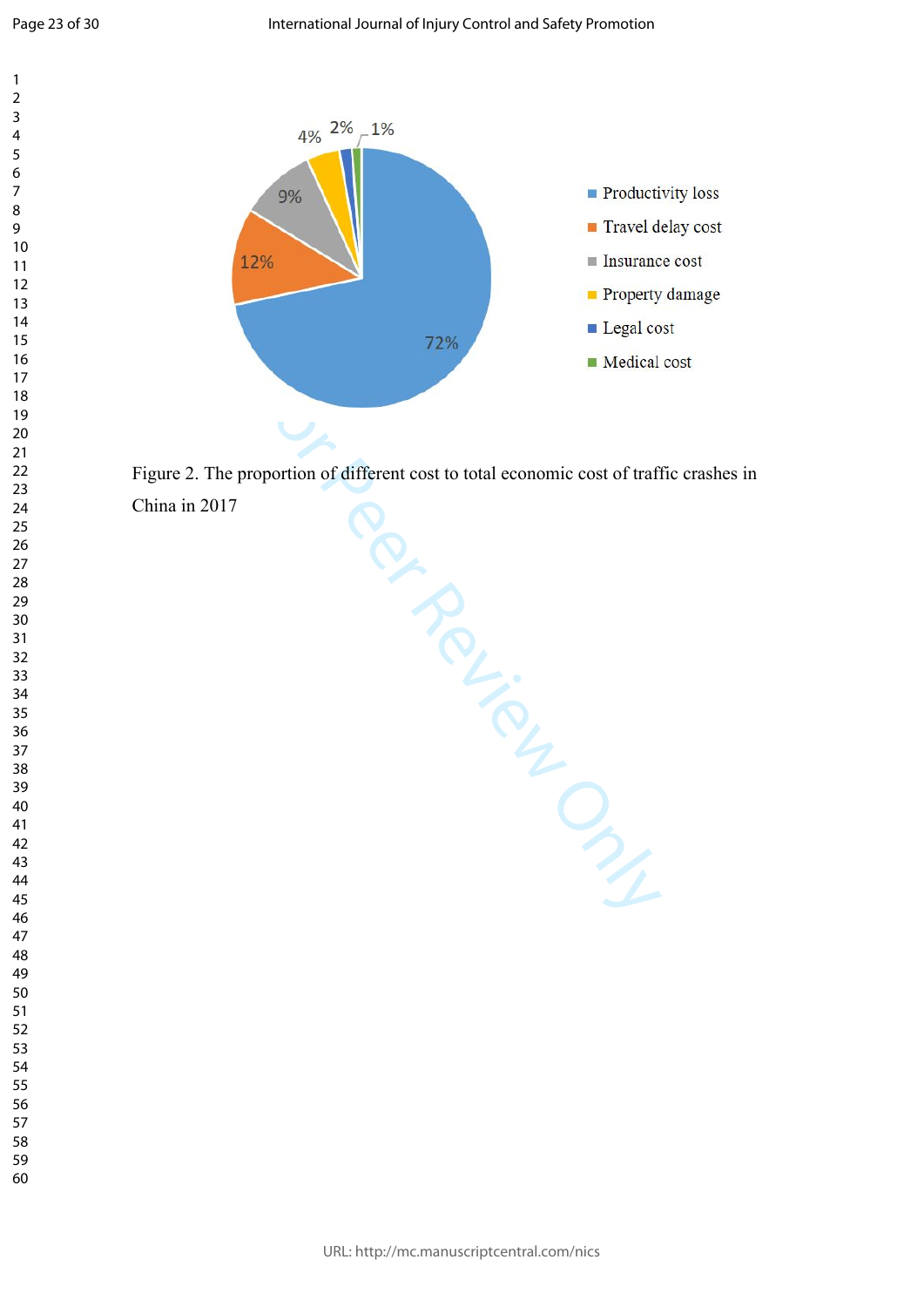



Figure 3. economic costs of traffic crash at different severity in China in 2017

CONSOR ONLY CONNOY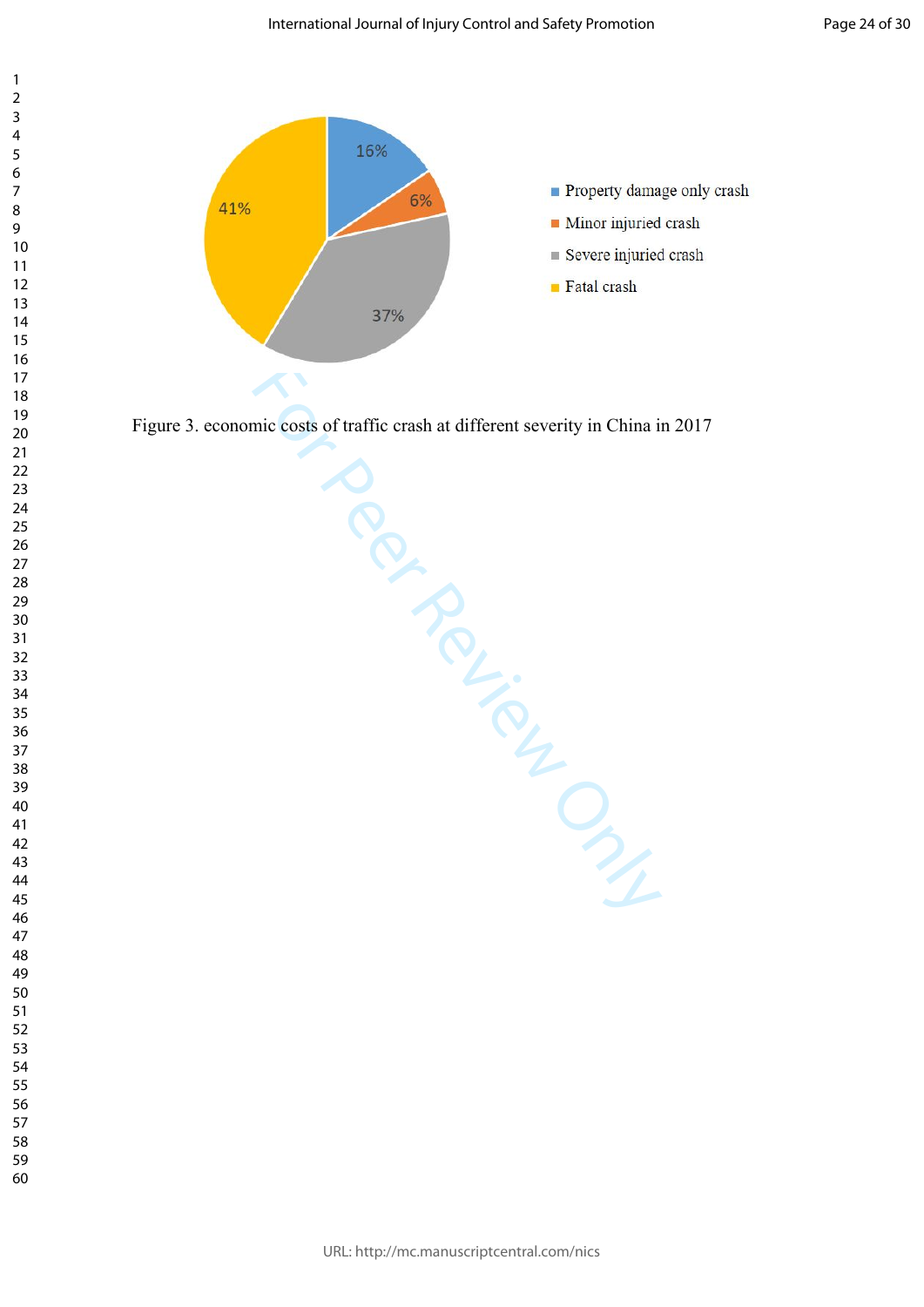

Figure 4. The unit economic cost of traffic crash at different severity in China in 2017

sie cost of trafi.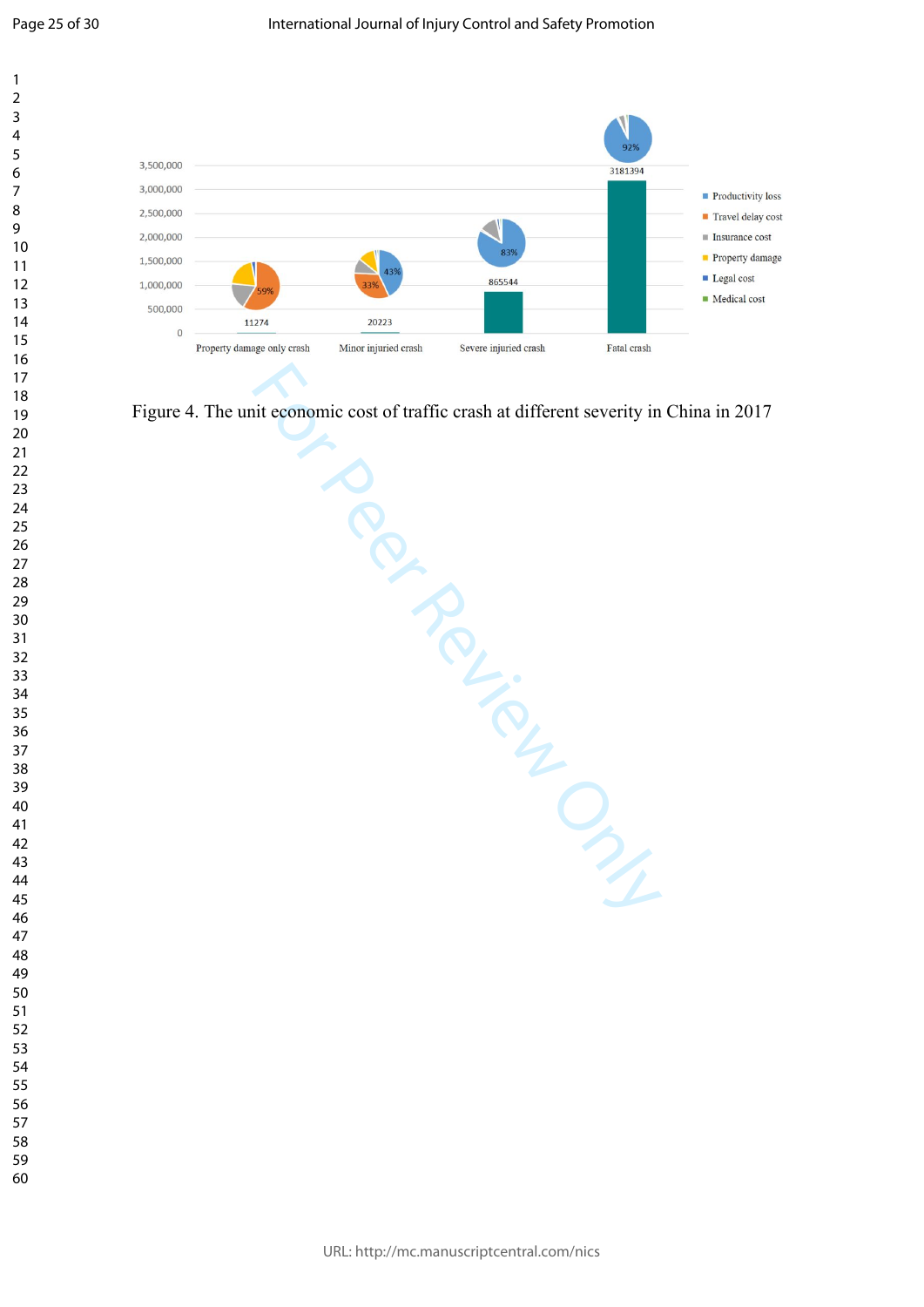| Casualty      | Type            | Number of People | Proportion |
|---------------|-----------------|------------------|------------|
| Minor injury  | Agriculture     | 1264603          | 86.3%      |
|               | Non-agriculture | 200924           | 13.7%      |
| Severe injury | Agriculture     | 184011           | 87.7%      |
|               | Non-agriculture | 25643            | 12.23%     |
| Fatality      | Agriculture     | 54085            | 84.81%     |
|               | Non-agriculture | 9687             | 15.19%     |

From Per Review Only

# Table 1. The distribution of injured people with different injury severity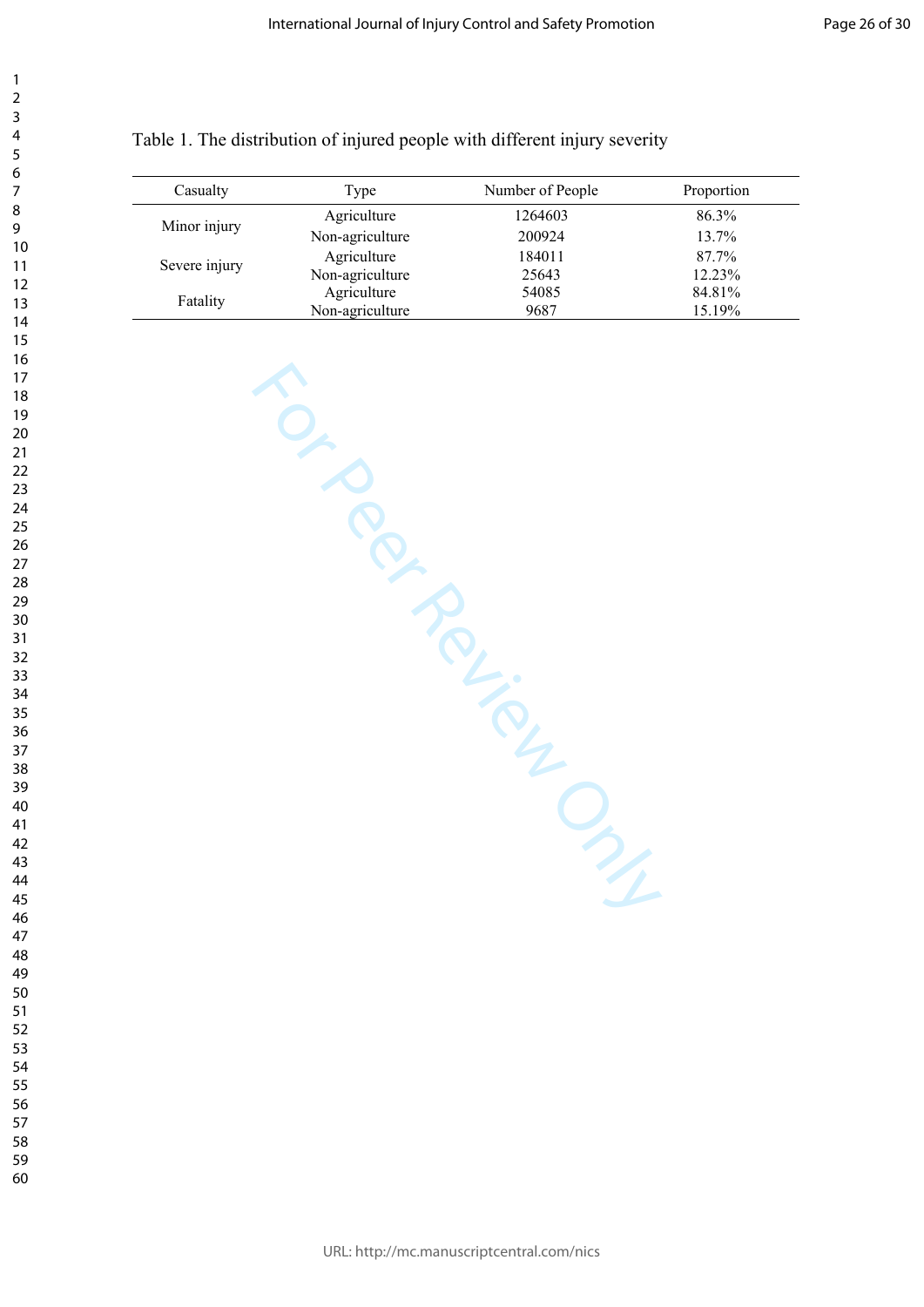|                 | Location   | Number of Crashes |            |
|-----------------|------------|-------------------|------------|
| Type of Crashes |            |                   | Proportion |
| Simple crashes  | Highway    | 2710601           | 32.99%     |
|                 | Urban road | 5505830           | 67.01%     |
| Severe injured  | Highway    | 76324             | 54.80%     |
| crashes         | Urban road | 62953             | 45.20%     |
| Fatal crashes   | Highway    | 42732             | 67.01%     |
|                 | Urban road | 21040             | 32.99%     |

TO ROAD PROVISOR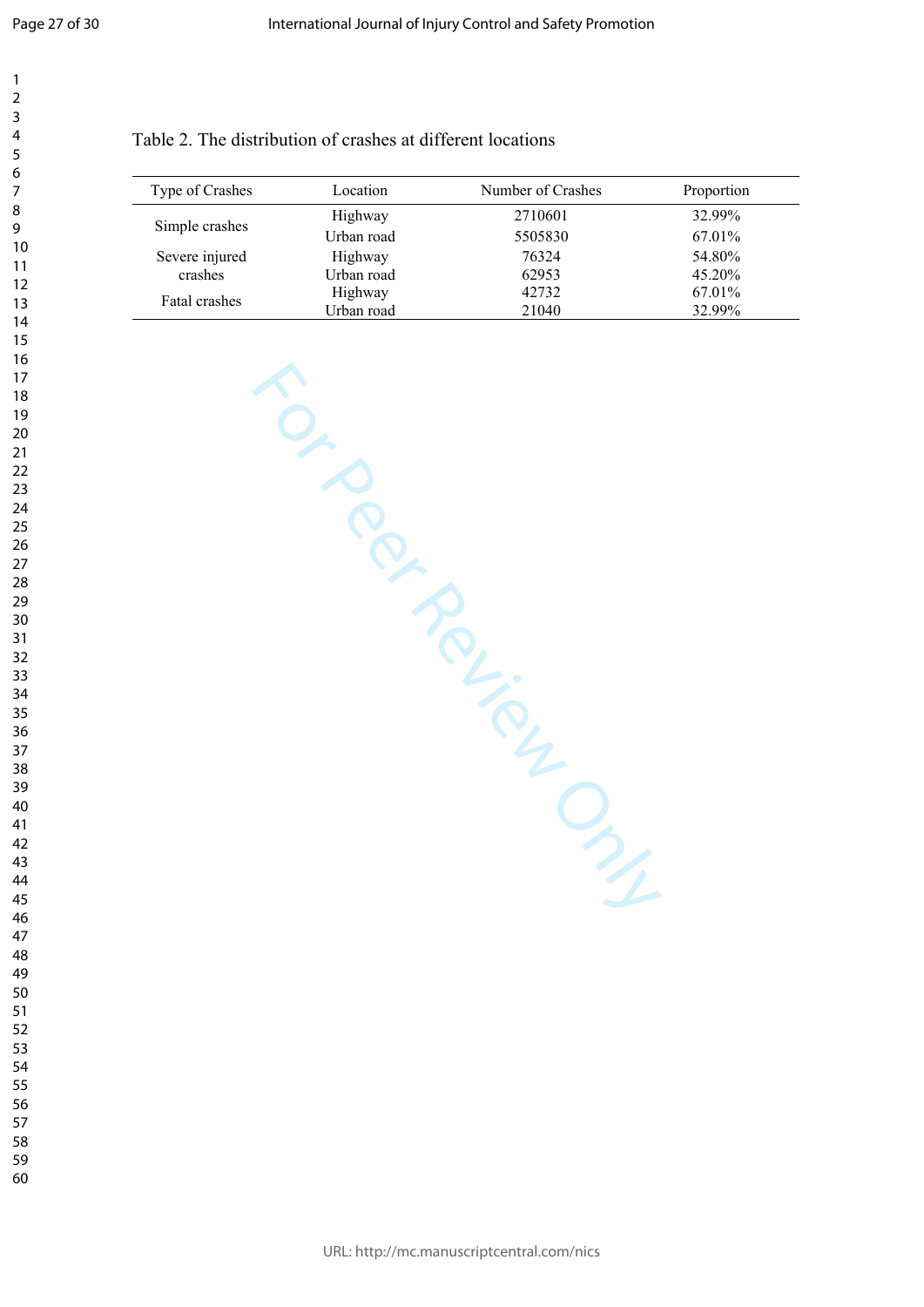| Table 3. The medical cost of traffic crashes in 2017 in China |  |  |  |  |
|---------------------------------------------------------------|--|--|--|--|
|---------------------------------------------------------------|--|--|--|--|

|                    | Minor injury        | Severe injury               |                        |             | Fatality     |
|--------------------|---------------------|-----------------------------|------------------------|-------------|--------------|
| Type of cost       | Outpatients<br>cost | Intracranial injury<br>cost | Other severe<br>injury | Rescue cost | Funeral cost |
| Number of people   | 1,465,527           | 176,627                     | 33,018                 | 63,772      |              |
| Per capita cost    | 257                 | 12361                       | 9735                   | 9.735       | 37.159       |
| Total medical cost |                     |                             | 5.872 billion RMB      |             |              |

For Per Review Only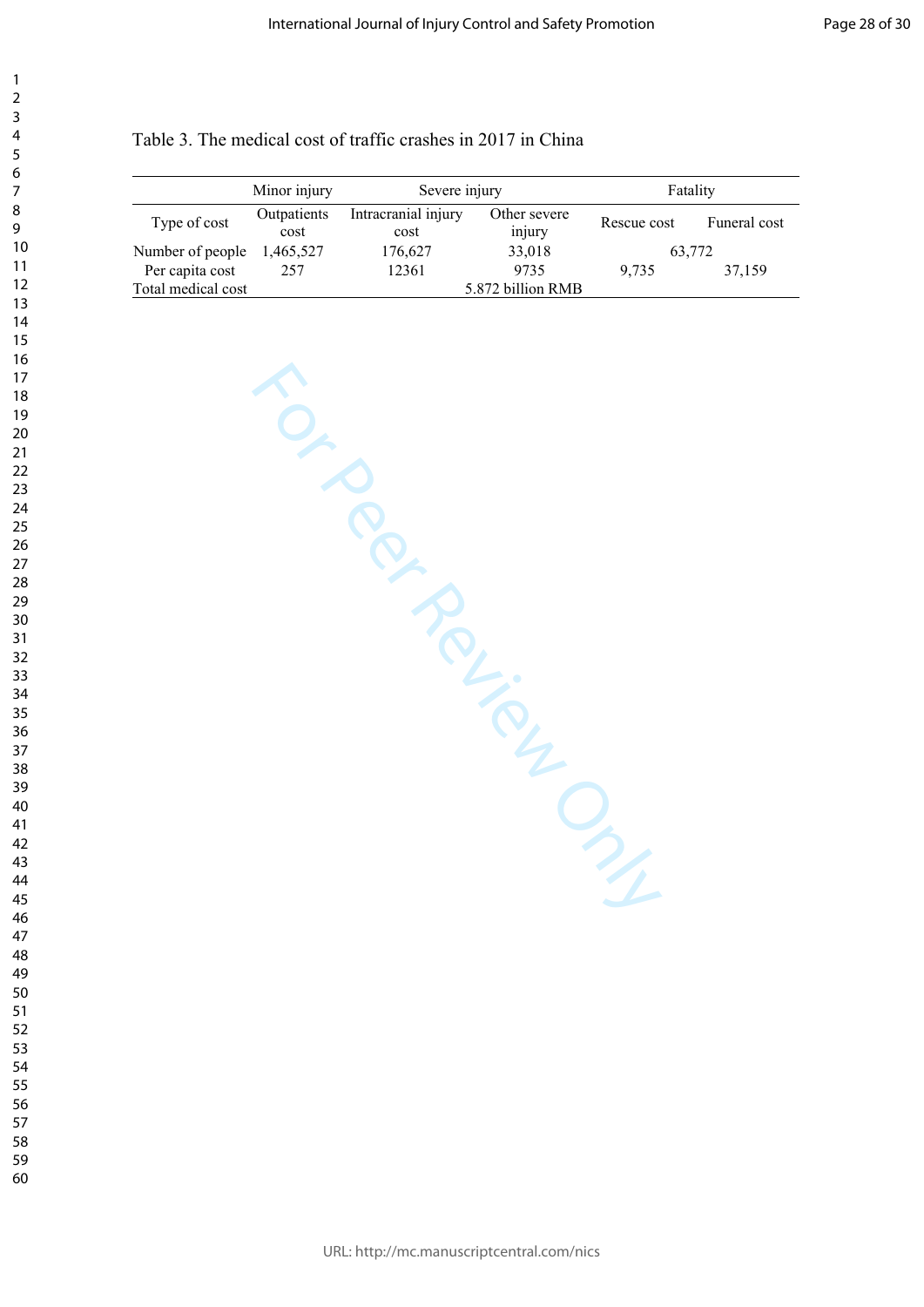$\overline{7}$  $\overline{9}$ 

 $\mathbf{1}$  $\overline{2}$  $\overline{3}$  $\overline{4}$ 

# Table 4. The average handing time of different types of crashes

| Type of crash                 | Rear-end | Sideswipe | Included<br>pedestrian or<br>bike | Rollover | <b>Others</b> |
|-------------------------------|----------|-----------|-----------------------------------|----------|---------------|
| Handing<br>time(min)          | 28.77    | 32.24     | 54.71                             | 87.22    | 71.50         |
| distribution of<br>types      | 7.62%    | $1.55\%$  | 22.94%                            | 2.79%    | 65.10%        |
| Average handing<br>time (min) |          |           | 64.34                             |          |               |

| $\mathcal{D}_{\mathcal{L}}$ |
|-----------------------------|
|                             |
|                             |

- 
-